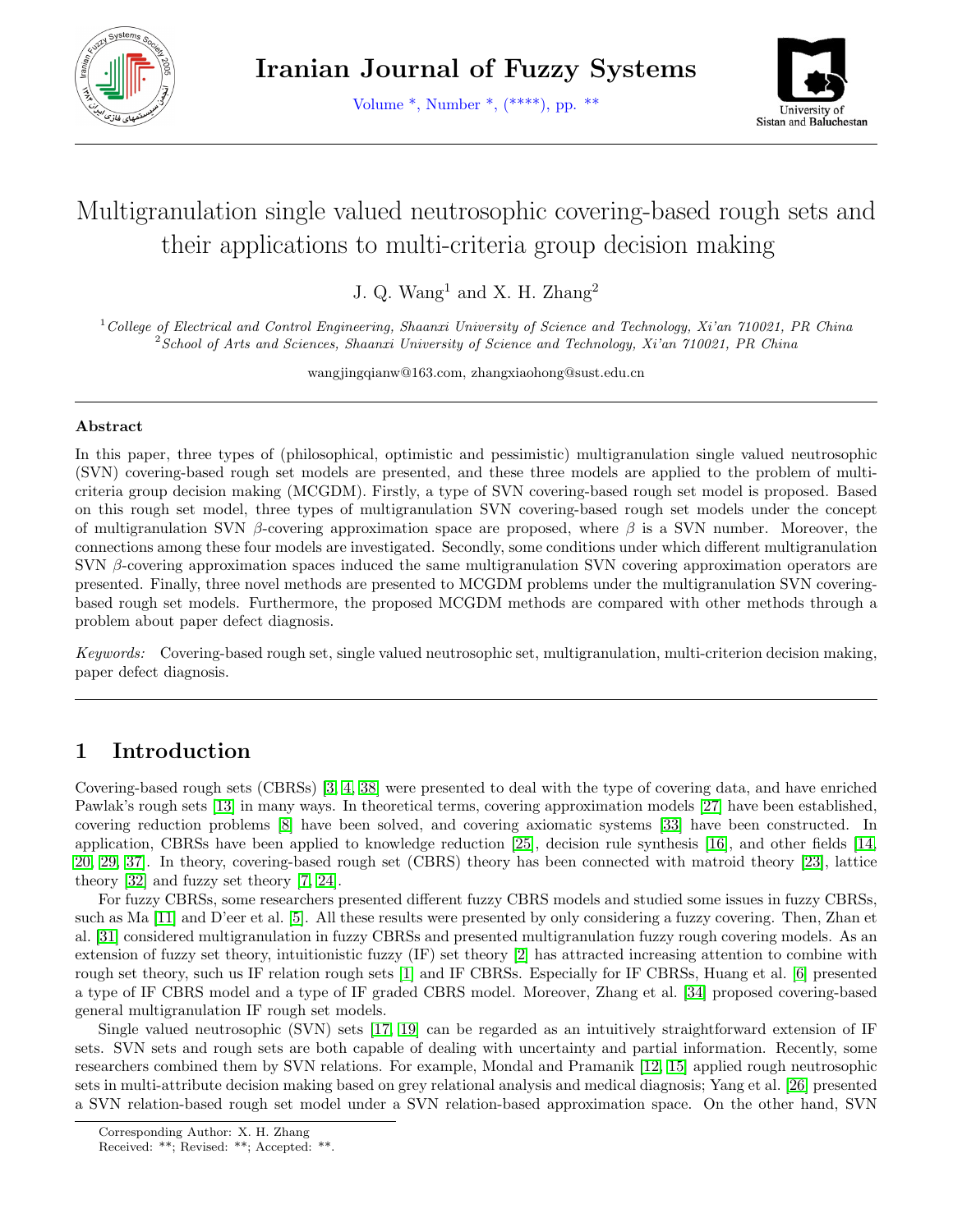coverings have attracted more attention. Wang and Zhang [\[21\]](#page-16-17) proposed the first type of SVN CBRS model under a SVN β-covering approximation space. Further, Wang and Zhang [\[22\]](#page-16-18) proposed the second type of SVN CBRS model under a new SVN  $\beta$ -covering approximation space, which based on a new inclusion relation. In [\[22\]](#page-16-18), they also presented the relationship between these two SVN CBRS models, as well as the connection between these SVN CBRS models and SVN relation-based rough set models. All these work are investigated in a corresponding SVN  $\beta$ -covering approximation space, which contains one and only one SVN  $\beta$ -covering. But there will be a new covering approximation space when we consider a family of SVN β-coverings. We call it as a multigranulation SVN β-covering approximation space in this paper. Hence, a SVN β-covering approximation space is a special case of a multigranulation SVN  $\beta$ covering approximation space. When a SVN  $\beta$ -covering approximation space is generalized to a multigranulation SVN β-covering approximation space, we consider the following statements: 1) whether some characteristics of the SVN β-covering approximation space will hold in the multigranulation SVN β-covering approximation space; 2) whether there are some new rough set models in the multigranulation SVN  $\beta$ -covering approximation space; 3) whether there exist some relationships among these new rough set models. Therefore, the investigation of the multigranulation SVN β-covering approximation space and some corresponding rough set models is very important. It not only can combine CBRSs with SVN sets from the viewpoint of multigranulation, but also can broaden the practical application. This is our motivation for studying this research.

In this paper, three types of multigranulation SVN CBRS models are presented and applied to the problem of multicriteria group decision making (MCGDM). On the one hand, a new type of SVN CBRS model is proposed in SVN  $β$ -covering approximation space. Based on this rough set model, three types of multigranulation SVN CBRS models under the concept of n-SVN  $\beta$ -covering approximation space are proposed. Moreover, the relationships among these multigranulation SVN CBRS models are proposed. Then, we present some conditions under which different  $n$ -SVN  $\beta$ -coverings can induce the same multigranulation SVN covering approximation of any SVN subset. On the other hand, many researchers have applied (fuzzy or IF) rough set models in decision making (DM) problems [\[18,](#page-16-19) [26,](#page-16-16) [30\]](#page-17-7). By the characterizations of the problem of MCGDM, we present three novel methods to deal with MCGDM problems under three types of multigranulation SVN CBRS models proposed in this paper. Moreover, the proposed MCGDM methods are compared with the methods which are presented by Liu [\[10\]](#page-16-20) and Li et al. [\[9\]](#page-16-21) respectively.

The rest of this paper is arranged as follows. Section [2](#page-1-0) recalls some basic definitions about SVN sets and SVN β-covering approximation spaces. In Section [3,](#page-2-0) the concept of n-SVN β-covering approximation space is presented. In Section [4,](#page-3-0) three types of multigranulation SVN CBRS models under the concept of  $n$ -SVN  $\beta$ -covering approximation space are proposed. In Section [5,](#page-9-0) we present some conditions under which different n-SVN β-coverings can induce the same multigranulation SVN covering approximation of any SVN subset. In Section [6,](#page-11-0) we present three novel approaches to the paper defect diagnosis problem of MCGDM under different multigranulation SVN CBRS models. Moreover, the proposed MCGDM methods are compared with other methods. Section [7](#page-15-5) gives the main conclusions and further research topics.

#### <span id="page-1-0"></span>2 Basic definitions

In this section, we review some basic definitions about SVN sets and SVN  $\beta$ -covering approximation spaces. A finite and nonempty set is called as a universe.

**Definition 2.1.** [\[19\]](#page-16-13) Let U be a universe. A SVN set A in U is defined as an object of the following form:

$$
A = \{ \langle x, T_A(x), I_A(x), F_A(x) \rangle : x \in U \},\
$$

where  $T_A(x): U \to [0,1]$  is a truth-membership function,  $I_A(x): U \to [0,1]$  is an indeterminacy-membership function and  $F_A(x): U \to [0,1]$  is a falsity-membership function for any  $x \in U$ . They satisfy  $0 \leq T_A(x) + T_A(x) + F_A(x) \leq 3$ for all  $x \in U$ . The family of all SVN sets in U is denoted by  $SVN(U)$ , called as the SVN power set. For convenience, a SVN number is represented by  $\beta = \langle a, b, c \rangle$ , where  $a, b, c \in [0, 1]$  and  $a + b + c \leq 3$ .

Specially, for two SVN numbers  $\alpha = \langle a, b, c \rangle$  and  $\beta = \langle d, e, f \rangle$ ,  $\alpha \leq \beta \Leftrightarrow a \leq d, b \geq e$  and  $c \geq f$ . Some basic operations on  $SVN(U)$  are shown as follows [\[2,](#page-15-3) [26\]](#page-16-16):  $A, B \in SVN(U)$ ,

(1)  $A \subseteq B$  iff  $T_A(x) \leq T_B(x)$ ,  $I_B(x) \leq I_A(x)$  and  $F_B(x) \leq F_A(x)$  for all  $x \in U$ ;

(2)  $A = B$  iff  $A \subseteq B$  and  $B \subseteq A$ ;

- (3)  $A \cap B = \{ \langle x, T_A(x) \land T_B(x), I_A(x) \lor I_B(x), F_A(x) \lor F_B(x) \rangle : x \in U \};$
- (4)  $A \cup B = \{ \langle x, T_A(x) \vee T_B(x), I_A(x) \wedge I_B(x), F_A(x) \wedge F_B(x) \rangle : x \in U \};$
- (5)  $A' = \{ \langle x, F_A(x), 1 I_A(x), T_A(x) \rangle : x \in U \};$
- (6)  $A \oplus B = \{ \langle x, T_A(x) + T_B(x) T_A(x) \cdot T_B(x), I_A(x) \cdot I_B(x), F_A(x) \cdot F_B(x) \rangle : x \in U \}.$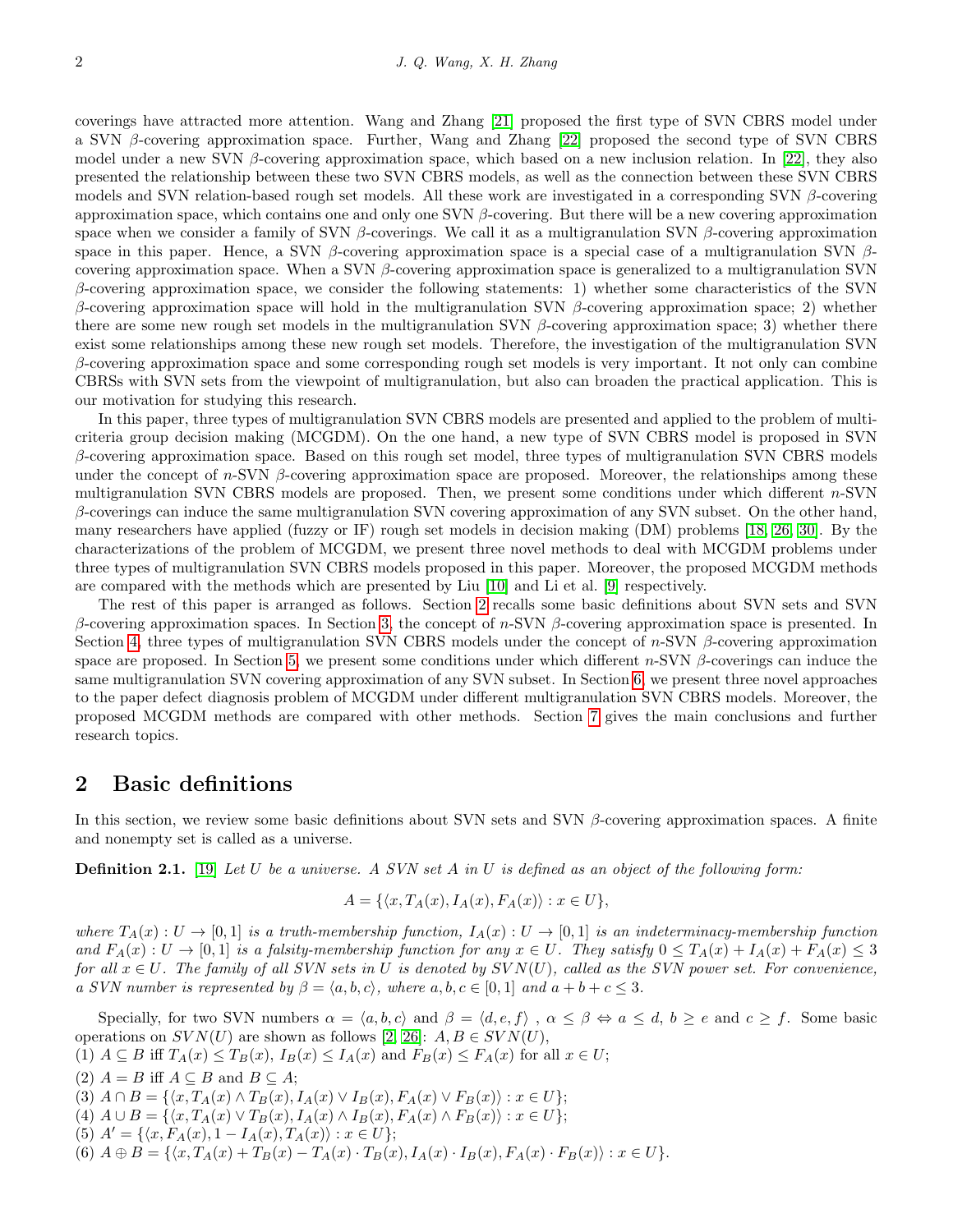To combine CBRSs with SVN sets, Wang and Zhang [\[21\]](#page-16-17) presented the concept of SVN  $\beta$ -covering approximation space.

<span id="page-2-1"></span>**Definition 2.2.** [\[21\]](#page-16-17) Let U be a universe. For a SVN number  $\beta$ , we call  $\hat{\mathbf{C}} = \{C_1, C_2, \cdots, C_l\}$ , with  $C_i \in SVN(U)(i =$ 1, 2, ..., l), as a SVN β-covering of U, if for all  $x \in U$ , there exists  $C_i \in \hat{\mathbf{C}}$  such that  $C_i(x) \geq \beta$ . We also call  $(U, \hat{\mathbf{C}})$  as a SVN β-covering approximation space.

<span id="page-2-6"></span>**Definition 2.3.** [\[21\]](#page-16-17) Let C be a SVN  $\beta$ -covering of U and  $C = \{C_1, C_2, ..., C_l\}$ . For each  $x \in U$ , the SVN  $\beta$ neighborhood  $\widetilde{\mathbb{N}}^{\beta}_{\widehat{\mathbf{C}}(x)}$  of x about  $\widehat{\mathbf{C}}$  can be defined as:  $\widetilde{\mathbb{N}}^{\beta}_{\widehat{\mathbf{C}}(x)} = \cap \{C_i \in \widehat{\mathbf{C}} : C_i(x) \geq \beta\}.$ 

**Proposition 2.4.** [\[21\]](#page-16-17) Let  $\widehat{C}$  be a SVN  $\beta$ -covering of U. For any  $x, y \in U$ ,  $\widetilde{\mathbb{N}}_{\widehat{C}(x)}^{\beta}(y) \geq \beta$  if and only if  $\widetilde{\mathbb{N}}_{\widehat{C}(y)}^{\beta} \subseteq \widetilde{\mathbb{N}}_{\widehat{C}(x)}^{\beta}$ .

## <span id="page-2-0"></span>3 Multigranulation SVN  $\beta$ -covering approximation spaces

We present the notion of multigranulation SVN  $\beta$ -covering approximation space and some characteristics of it in this section. Based on Definition [2.2,](#page-2-1) the concept of n-SVN  $\beta$ -covering is given in the following definition.

**Definition 3.1.** Let  $\widehat{C}_k$  (k = 1, 2, ..., n) be SVN β-coverings of U. Then we call  $\Gamma_\beta$  as a n-SVN β-covering of U, where  $\Gamma_{\beta} = \{ \widehat{C}_1, \widehat{C}_2, \cdots, \widehat{C}_n \}.$ 

The pair  $(U, \Gamma_\beta)$  is called as a n-SVN β-covering approximation space. We also call  $(U, \Gamma_\beta)$  as a multigranulation SVN β-covering approximation space. Then the notion of SVN β-neighborhood in a SVN β-covering can be extended to a new notion in a n-SVN  $\beta$ -covering.

<span id="page-2-4"></span>**Definition 3.2.** Let  $(U, \Gamma_{\beta})$  be a n-SVN  $\beta$ -covering approximation space. For any  $x \in U$ ,  $\widetilde{\mathbb{N}}_{\Gamma_{\beta}(x)} = \bigcap \{\widetilde{\mathbb{N}}_{\widetilde{C}(x)}^{\beta} \in \widetilde{\mathbb{N}}_{\widetilde{C}(x)} \}$  $Cov(\widehat{\boldsymbol{C}}): \widehat{\boldsymbol{C}} \in \Gamma_{\beta} \}$  is called as the SVN β-neighborhood of x about  $\Gamma_{\beta}$ , where  $Cov(\widehat{\boldsymbol{C}}) = \{\widetilde{\mathbb{N}}_{\widehat{\boldsymbol{C}}(x)}^{\beta} : x \in U\}$ .

<span id="page-2-5"></span>**Example 3.3.** Let  $(U, \Gamma_{\beta})$  be a 2-SVN  $\beta$ -coverings approximation space, where  $U = \{x_1, x_2, x_3, x_4, x_5\}$ ,  $\Gamma_{\beta} = \{\widehat{C_1}, \widehat{C_2}\}$ and  $\beta = \langle 0.6, 0.3, 0.7 \rangle$ .  $\widehat{C}_1$  and  $\widehat{C}_2$  are shown in Tables [1](#page-2-2) and [2,](#page-2-2) respectively.

Table 1:  $\widehat{\mathbf{C}}_1$ .

Table 2:  $\widehat{\mathbf{C}}_2$ .

<span id="page-2-2"></span>

|         | $C_{11}$                        | $C_{12}$                        | $C_{13}$                        | $\mathrm{C}_{14}$               |
|---------|---------------------------------|---------------------------------|---------------------------------|---------------------------------|
| $x_1$   | (0.7, 0.3, 0.5)                 | (0.6, 0.2, 0.4)                 | $\langle 0.5, 0.2, 0.5 \rangle$ | (0.2, 0.5, 0.6)                 |
| $x_2$   | (0.6, 0.3, 0.4)                 | (0.5, 0.3, 0.8)                 | (0.4, 0.5, 0.4)                 | $\langle 0.6, 0.2, 0.7 \rangle$ |
| $x_3$   | (0.4, 0.6, 0.3)                 | (0.7, 0.3, 0.6)                 | (0.5, 0.3, 0.6)                 | $\langle 0.6, 0.3, 0.4 \rangle$ |
| $x_4$   | (0.6, 0.2, 0.7)                 | $\langle 0.5, 0.5, 0.6 \rangle$ | (0.3, 0.6, 0.5)                 | $\langle 0.5, 0.6, 0.2 \rangle$ |
| $x_{5}$ | $\langle 0.3, 0.3, 0.7 \rangle$ | (0.7, 0.3, 0.5)                 | (0.6, 0.3, 0.5)                 | $\langle 0.8, 0.3, 0.2 \rangle$ |

 $\widetilde{\mathcal{R}}^{\beta}_{\widehat{G}_1(x_1)}=C_{11}\cap C_{12}, \widetilde{\mathbb{N}}^{\beta}_{\widehat{G}_1(x_2)}=C_{11}\cap C_{14}, \widetilde{\mathbb{N}}^{\beta}_{\widehat{G}_1(x_3)}=C_{12}\cap C_{14}, \widetilde{\mathbb{N}}^{\beta}_{\widehat{G}_1(x_4)}=C_{11}, \widetilde{\mathbb{N}}^{\beta}_{\widehat{G}_1(x_5)}=C_{12}\cap C_{13}\cap C_{14},$  $\widetilde{\mathbb{N}}_{\widehat{C}_2(x_1)}^{\beta}=C_{21}\cap C_{22}\cap C_{23}, \widetilde{\mathbb{N}}_{\widehat{C}_2(x_2)}^{\beta}=C_{21}\cap C_{24}, \widetilde{\mathbb{N}}_{\widehat{C}_2(x_3)}^{\beta}=C_{22}\cap C_{24}, \widetilde{\mathbb{N}}_{\widehat{C}_2(x_4)}^{\beta}=C_{21}\cap C_{22}, \widetilde{\mathbb{N}}_{\widehat{C}_2(x_5)}^{\beta}=C_{22}\cap C_{23}\cap C_{24}.$ Hence, all SVN  $\beta$ -neighborhoods induced by  $\widehat{C}_1$  and  $\widehat{C}_2$  are shown in Tables [3](#page-2-3) and [4,](#page-2-3) respectively.

Table 3: 
$$
\widetilde{\mathbb{N}}_{\widehat{\mathbf{C}}_1(x_i)}^{\beta}
$$
  $(i = 1, 2, 3, 4, 5)$ .

Table 4: 
$$
\widetilde{\mathbb{N}}_{\widehat{\mathbf{C}}_2(x_i)}^{\beta}
$$
  $(i = 1, 2, 3, 4, 5)$ .

<span id="page-2-3"></span>

| $\widetilde{\mathbb{N}}^{\boldsymbol{\beta}}_{\widehat{\mathbf{C}}_1(x_i)}$ | $x_1$                           | $x_2$                           | $x_3$                           | $x_4$                           | $x_5$                           | $\overline{C_2}(x_i)$                                                    | x                               | $x_2$                           | $x_3$                           | $x_4$                           | $x_5$                           |
|-----------------------------------------------------------------------------|---------------------------------|---------------------------------|---------------------------------|---------------------------------|---------------------------------|--------------------------------------------------------------------------|---------------------------------|---------------------------------|---------------------------------|---------------------------------|---------------------------------|
| $\widetilde{\mathbb{N}}^{\beta}_{\widehat{\mathbf{C}}_1(x_{1})}$            | $\langle 0.6, 0.3, 0.5 \rangle$ | $\langle 0.5, 0.3, 0.8 \rangle$ | $\langle 0.4, 0.6, 0.6 \rangle$ | $\langle 0.5, 0.5, 0.7 \rangle$ | $\langle 0.3, 0.3, 0.7 \rangle$ | $\widetilde{\mathbb{N}}^{\beta}$<br>${}^{\vee}\widehat{\mathbf{C}}_2(x)$ | $\langle 0.6, 0.2, 0.5 \rangle$ | $\langle 0.4, 0.6, 0.8 \rangle$ | $\langle 0.5, 0.6, 0.7 \rangle$ | $\langle 0.4, 0.6, 0.6 \rangle$ | $\langle 0.4, 0.5, 0.9 \rangle$ |
| $\widetilde{\mathbb{N}}^{\beta}_{\widehat{\mathbf{C}}_1(x_2)}$              | (0.2, 0.5, 0.6)                 | $\langle 0.6, 0.3, 0.7 \rangle$ | $\langle 0.4, 0.6, 0.4 \rangle$ | $\langle 0.5, 0.6, 0.7 \rangle$ | $\langle 0.3, 0.3, 0.7 \rangle$ | $\widetilde{\mathbb{N}}^{\beta}_{\widehat{\mathbf{C}}_2(x_{2})}$         | (0.3, 0.5, 0.8)                 | $\langle 0.6, 0.3, 0.5 \rangle$ | $\langle 0.8, 0.6, 0.4 \rangle$ | $\langle 0.5, 0.6, 0.7 \rangle$ | $\langle 0.4, 0.5, 0.9 \rangle$ |
| $\widetilde{\mathbb{N}}_{\widehat{\mathbf{C}}_1(x_3)}^{\beta}$              | (0.2, 0.5, 0.6)                 | $\langle 0.5, 0.3, 0.8 \rangle$ | $\langle 0.6, 0.3, 0.6 \rangle$ | $\langle 0.5, 0.6, 0.6 \rangle$ | $\langle 0.7, 0.3, 0.5 \rangle$ | $\widetilde{\mathbb{N}}_{\widehat{\mathbf{C}}_2(x_3)}^{\beta}$           | (0.3, 0.5, 0.8)                 | $\langle 0.5, 0.3, 0.8 \rangle$ | $\langle 0.7, 0.3, 0.6 \rangle$ | $\langle 0.5, 0.6, 0.7 \rangle$ | $\langle 0.7, 0.3, 0.4 \rangle$ |
| $\mathbb{N}^\beta_{\widehat{\mathbf{C}}_1(x_4)}$                            | (0.7, 0.3, 0.5)                 | $\langle 0.6, 0.3, 0.4 \rangle$ | $\langle 0.4, 0.6, 0.3 \rangle$ | $\langle 0.6, 0.2, 0.7 \rangle$ | $\langle 0.3, 0.3, 0.7 \rangle$ | $\widetilde{\mathbb{N}}^{\beta}_{\widehat{\mathbf{C}}_2(x_4)}$           | (0.6, 0.2, 0.5)                 | (0.5, 0.3, 0.8)                 | $\langle 0.7, 0.6, 0.6 \rangle$ | $\langle 0.6, 0.2, 0.6 \rangle$ | $\langle 0.4, 0.5, 0.9 \rangle$ |
| $\widetilde{\mathbb{N}}_{\widehat{\mathbf{C}}_1(x_5)}^{\widetilde{\beta}}$  | $\langle 0.2, 0.5, 0.6 \rangle$ | $\langle 0.4, 0.5, 0.8 \rangle$ | $\langle 0.5, 0.3, 0.6 \rangle$ | $\langle 0.3, 0.6, 0.6 \rangle$ | (0.6, 0.3, 0.5)                 | $\widetilde{\mathbb{N}}_{\widehat{\mathbf{C}}_2(x_5)}^{\tilde{\beta}}$   | (0.3, 0.5, 0.8)                 | (0.4, 0.6, 0.8)                 | $\langle 0.5, 0.3, 0.7 \rangle$ | $\langle 0.4, 0.6, 0.7 \rangle$ | $\langle 0.6, 0.3, 0.6 \rangle$ |

Based on Tables [3](#page-2-3) and [4,](#page-2-3) all SVN β-neighborhoods induced by  $\Gamma_\beta$  are shown in Table [5.](#page-3-1)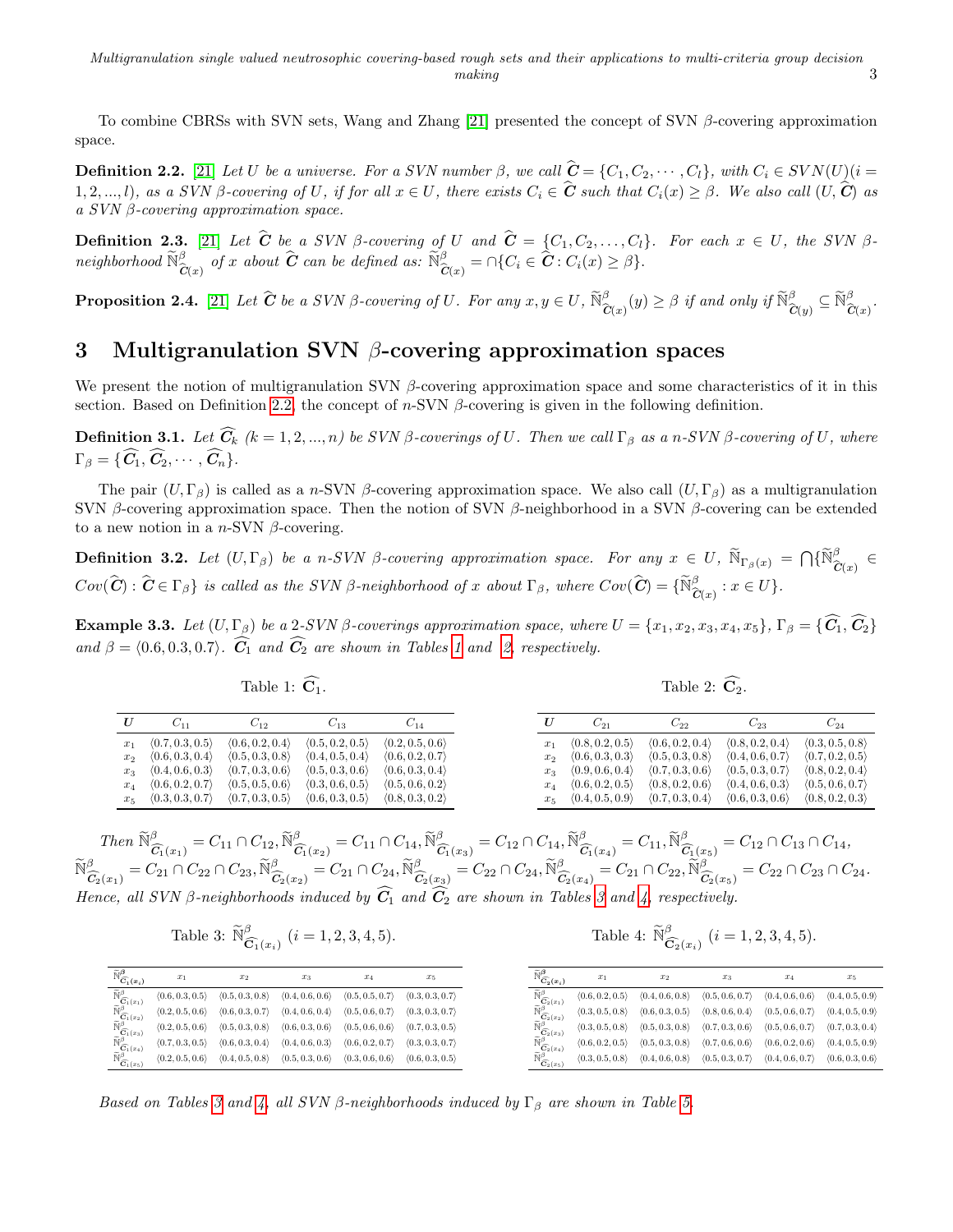Table 5:  $\widetilde{\mathbb{N}}_{\Gamma_{\beta}(x_i)}$   $(i = 1, 2, 3, 4, 5)$ .

| $\tilde{\phantom{a}}$<br>$\widetilde{\mathbb{N}}_{\Gamma_{\beta}(x_i)}$ | $x_1$           | $x_2$                           | $x_3$                           | $x_4$                           | $x_{5}$                         |
|-------------------------------------------------------------------------|-----------------|---------------------------------|---------------------------------|---------------------------------|---------------------------------|
| $\sum_{\alpha} \Gamma_{\beta}(x_1)$                                     | (0.6, 0.3, 0.5) | $\langle 0.4, 0.6, 0.8 \rangle$ | $\langle 0.4, 0.6, 0.7 \rangle$ | $\langle 0.4, 0.6, 0.7 \rangle$ | $\langle 0.3, 0.5, 0.9 \rangle$ |
| $\mathbb{N}_{\Gamma_{\beta}(x_2)}$                                      | (0.2, 0.5, 0.8) | $\langle 0.6, 0.3, 0.7 \rangle$ | $\langle 0.4, 0.6, 0.4 \rangle$ | $\langle 0.5, 0.6, 0.7 \rangle$ | $\langle 0.3, 0.5, 0.9 \rangle$ |
| $\overline{\mathbb{N}}_{\Gamma_\beta(x_3)}$                             | (0.2, 0.5, 0.8) | $\langle 0.5, 0.3, 0.8 \rangle$ | $\langle 0.6, 0.3, 0.6 \rangle$ | $\langle 0.5, 0.6, 0.7 \rangle$ | $\langle 0.7, 0.3, 0.5 \rangle$ |
| $\frac{\mathbb{N}}{\mathbb{C}}\Gamma_{\beta}(x_4)$                      | (0.6, 0.3, 0.5) | $\langle 0.5, 0.3, 0.8 \rangle$ | $\langle 0.4, 0.6, 0.6 \rangle$ | (0.4, 0.2, 0.7)                 | $\langle 0.3, 0.5, 0.9 \rangle$ |
| $\mathbb{N}_{\Gamma_{\beta}(x_5)}$                                      | (0.2, 0.5, 0.8) | $\langle 0.4, 0.6, 0.8 \rangle$ | $\langle 0.5, 0.3, 0.7 \rangle$ | $\langle 0.3, 0.6, 0.7 \rangle$ | $\langle 0.6, 0.3, 0.6 \rangle$ |

<span id="page-3-1"></span>Then some properties of the SVN  $\beta$ -neighborhood of x about  $\Gamma_\beta$  are presented.

<span id="page-3-4"></span>**Proposition 3.4.** Let  $(U, \Gamma_{\beta})$  be a n-SVN  $\beta$ -covering approximation space. Then the following statements hold:

(1)  $\forall x \in U$ ,  $\widetilde{\mathbb{N}}_{\Gamma_{\beta}(x)}(x) \geq \beta$ ;

 $(2) \forall x, y, z \in U, \text{ if } \widetilde{\mathbb{N}}_{\Gamma_{\beta}(x)}(y) \geq \beta, \widetilde{\mathbb{N}}_{\Gamma_{\beta}(y)}(z) \geq \beta, \text{ then } \widetilde{\mathbb{N}}_{\Gamma_{\beta}(x)}(z) \geq \beta;$ 

(3) For two SVN numbers  $\beta_1$  and  $\beta_2$ , if  $\beta_1 \leq \beta_2 \leq \beta$ , then  $\widetilde{\mathbb{N}}_{\Gamma_{\beta_1}(x)} \subseteq \widetilde{\mathbb{N}}_{\Gamma_{\beta_2}(x)}$  for all  $x \in U$ ;

(4)  $\forall x, y \in U$ ,  $\widetilde{\mathbb{N}}_{\Gamma_{\beta}(x)}(y) \geq \beta$  if and only if  $\widetilde{\mathbb{N}}_{\Gamma_{\beta}(y)} \subseteq \widetilde{\mathbb{N}}_{\Gamma_{\beta}(x)}$ .

According to Propositions [3.5](#page-3-2) and [3.7,](#page-3-3) it is easily seen that  $\widetilde{N}_{\Gamma_{\beta}(x)}$  is a SVN  $\beta$ -neighborhood of x about the  $\beta$ -covering  $Cov(\Gamma_{\beta})$ . Hence, Proposition [3.4](#page-3-4) follows immediately from Section 3 in [\[21\]](#page-16-17). So, its proof can be omitted.

In Definition [3.2,](#page-2-4)  $Cov(\mathbf{C})$  is also a SVN β-covering of U for any  $\mathbf{C} \in \Gamma_\beta$ . And another SVN β-covering of U can be induced by  $\Gamma_{\beta}$ .

<span id="page-3-2"></span>**Proposition 3.5.** Let  $(U, \Gamma_{\beta})$  be a n-SVN  $\beta$ -covering approximation space and  $Cov(\Gamma_{\beta}) = {\{\widetilde{N}_{\Gamma_{\beta}}(x) : x \in U\}}$ . Then  $Cov(\Gamma_\beta)$  is a SVN β-covering of U. We call  $Cov(\Gamma_\beta)$  as the induced SVN β-covering of  $\Gamma_\beta$ .

Proof. By (1) in Proposition [3.4,](#page-3-4) for all  $x \in U$ , there exists  $\widetilde{\mathbb{N}}_{\Gamma_{\beta}(x)} \in Cov(\Gamma_{\beta})$  such that  $\widetilde{\mathbb{N}}_{\Gamma_{\beta}(x)}(x) \geq \beta$ . Hence,  $Cov(\Gamma_{\beta})$ is a SVN  $\beta$ -covering of U.

**Example 3.6.** (Continued from Example [3.3\)](#page-2-5) All SVN β-neighborhoods induced by Γ<sub>β</sub> are shown in Table [5](#page-3-1) in Exam-ple [3.3.](#page-2-5) By Table [5,](#page-3-1) we know  $Cov(\Gamma_\beta)$  is a SVN  $\beta$ -covering of U.

Finally, the SVN β-neighborhood of x about  $\Gamma_\beta$  can be represented by the SVN β-neighborhood of x about  $Cov(\Gamma_\beta)$ .

<span id="page-3-3"></span>**Proposition 3.7.** Let  $(U, \Gamma_{\beta})$  be a n-SVN β-covering approximation space and  $Cov(\Gamma_{\beta})$  be the induced SVN β-covering of  $\Gamma_{\beta}$ . Then for any  $x \in U$ ,  $\widetilde{\mathbb{N}}_{(Cov(\Gamma_{\beta}))}(x) = \widetilde{\mathbb{N}}_{\Gamma_{\beta}}(x)$ .

Proof. Since  $Cov(\Gamma_{\beta}) = {\{\widetilde{\mathbb{N}}_{\Gamma_{\beta}(x)} : x \in U\}}$  is the induced SVN  $\beta$ -covering of  $\Gamma_{\beta}$ ,  $\widetilde{\mathbb{N}}_{(Cov(\Gamma_{\beta}))}(x) = \bigcap {\{\widetilde{\mathbb{N}}_{\Gamma_{\beta}(x')}} \in Cov(\Gamma_{\beta})$ :  $x' \in U \wedge \widetilde{\mathbb{N}}_{\Gamma_{\beta}(x')}(x) \geq \beta$ . By (1) in Proposition [3.4,](#page-3-4) for all  $x \in U$ ,  $\widetilde{\mathbb{N}}_{\Gamma_{\beta}(x)}(x) \geq \beta$ . Hence,  $\widetilde{\mathbb{N}}_{(Cov(\Gamma_{\beta}))}(x) \subseteq \widetilde{\mathbb{N}}_{\Gamma_{\beta}(x)}$ . According to (4) in Proposition [3.4,](#page-3-4) for any  $x' \in U - \{x\}$ , if  $\widetilde{\mathbb{N}}_{\Gamma_\beta(x')}(x) \geq \beta$ , then  $\widetilde{\mathbb{N}}_{\Gamma_\beta(x)} \subseteq \widetilde{\mathbb{N}}_{\Gamma_\beta(x')}$ . Therefore, for any  $x \in U$ ,  $\widetilde{\mathbb{N}}_{(Cov(\Gamma_{\beta}))(x)}^{\beta} = \widetilde{\mathbb{N}}_{\Gamma_{\beta}(x)}$ .  $\Box$ 

## <span id="page-3-0"></span>4 Multigranulation SVN CBRSs

In this section, we present three types of multigranulation SVN CBRS models based on the concept of  $n$ -SVN  $\beta$ -covering approximation space. Firstly, a new type of SVN CBRS model based on the concept of SVN  $\beta$ -covering approximation space is proposed and some characterizations of it are investigated. Secondly, inspired by this new rough set model, three types of multigranulation SVN CBRS models are presented in the  $n$ -SVN  $\beta$ -covering approximation space. Finally, some properties of them and some relationships among them are investigated.

#### 4.1 A type of SVN CBRS model

<span id="page-3-5"></span>A new type of rough set model based on the concept of SVN β-covering approximation space is presented for any SVN subset.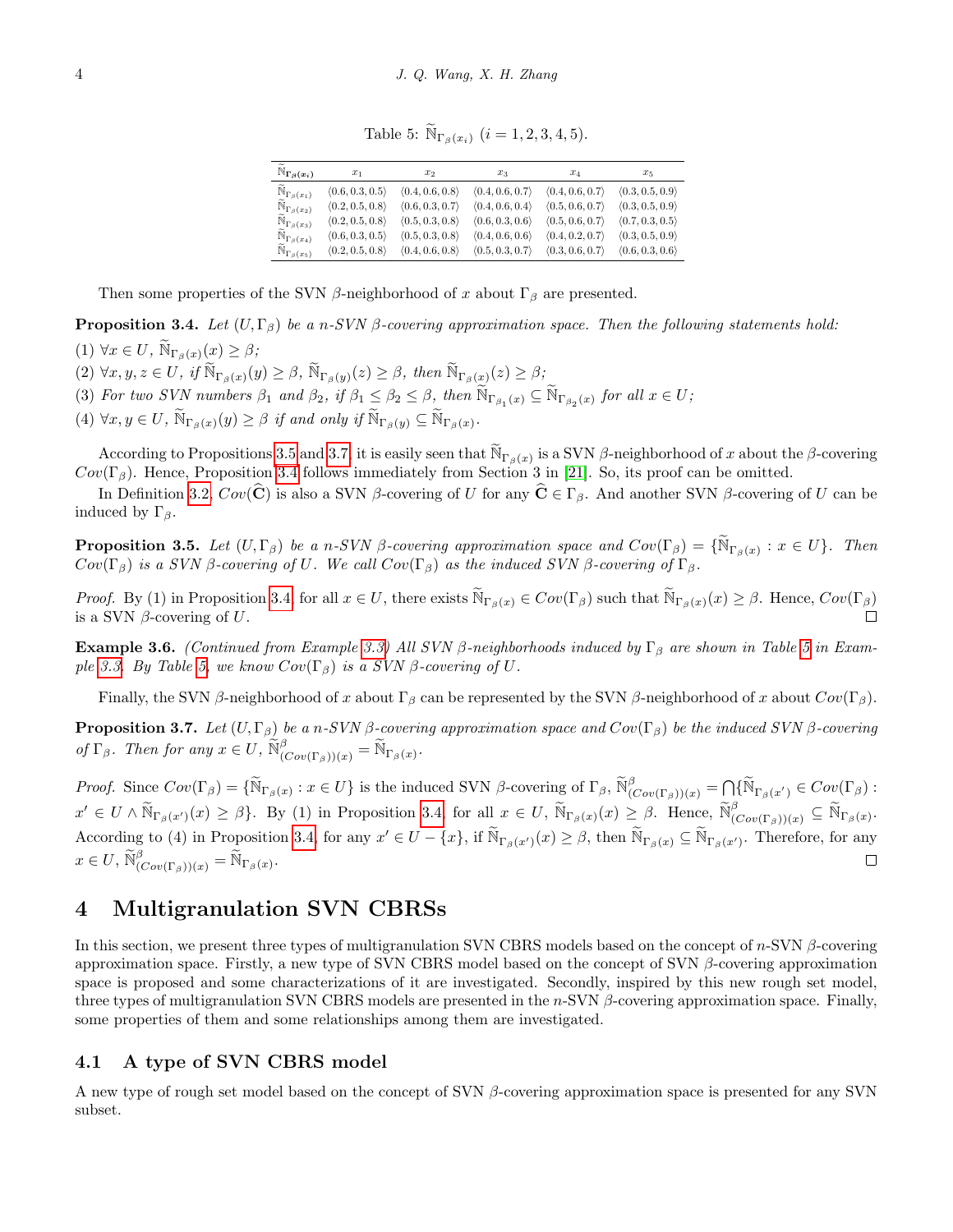**Definition 4.1.** Let  $(U, C)$  be a SVN  $\beta$ -covering approximation space with  $U = \{x_1, x_2, \dots, x_m\}$ . For each  $A \in$  $SVN(U)$ , where  $A = \{ (x_i, T_A(x_i), I_A(x_i), F_A(x_i)) : 1 \leq i \leq m \}$ , we define the SVN covering upper approximation  $\overline{\mathbb{C}}(A)$ and lower approximation  $C(A)$  of A as

 $\overline{\mathbb{C}}(A) = \{ \langle x_i, T_{\overline{\mathbb{C}}(A)}(x_i), I_{\overline{\mathbb{C}}(A)}(x_i), T_{\overline{\mathbb{C}}(A)}(x_i) \rangle : 1 \leq i \leq m \}, \underline{\mathbb{C}}(A) = \{ \langle x_i, T_{\underline{\mathbb{C}}(A)}(x_i), I_{\underline{\mathbb{C}}(A)}(x_i), T_{\underline{\mathbb{C}}(A)}(x_i) \rangle : 1 \leq i \leq m \},$ where

$$
T_{\overline{\mathbb{C}}(A)}(x_i) = \bigvee_{j=1}^m [T_{\widetilde{\mathbb{N}}^{\beta}_{\widetilde{\mathbb{C}}(x_i)}}(x_j) \wedge T_A(x_j)], \quad T_{\underline{\mathbb{C}}(A)}(x_i) = \bigwedge_{j=1}^m [F_{\widetilde{\mathbb{N}}^{\beta}_{\widetilde{\mathbb{C}}(x_i)}}(x_j) \vee T_A(x_j)] \quad (1 \leq i \leq m),
$$
  
\n
$$
I_{\overline{\mathbb{C}}(A)}(x_i) = \bigwedge_{j=1}^n [I_{\widetilde{\mathbb{N}}^{\beta}_{\widetilde{\mathbb{C}}(x_i)}}(x_j) \vee I_A(x_j)], \quad I_{\underline{\mathbb{C}}(A)}(x_i) = \bigvee_{j=1}^m [(1 - I_{\widetilde{\mathbb{N}}^{\beta}_{\widetilde{\mathbb{C}}(x_i)}}(x_j)) \wedge I_A(x_j)] \quad (1 \leq i \leq m),
$$
  
\n
$$
F_{\overline{\mathbb{C}}(A)}(x_i) = \bigwedge_{j=1}^m [F_{\widetilde{\mathbb{N}}^{\beta}_{\widetilde{\mathbb{C}}(x_i)}}(x_j) \vee F_A(x_j)], \quad F_{\underline{\mathbb{C}}(A)}(x_i) = \bigvee_{j=1}^m [T_{\widetilde{\mathbb{N}}^{\beta}_{\widetilde{\mathbb{C}}(x_i)}}(x_j) \wedge F_A(x_j)] \quad (1 \leq i \leq m).
$$

If  $\overline{\mathbb{C}}(A) \neq \mathbb{C}(A)$ , then A is called as a SVN CBRS.  $\overline{\mathbb{C}}$  and  $\mathbb{C}$  are called as SVN covering upper and lower approximation operators about  $\widehat{\mathbf{C}}$ .

Example 4.2. (Continued from Example [3.3\)](#page-2-5)  $\widehat{C}_1$  is a SVN β-covering of U in Example [3.3,](#page-2-5) where  $\beta = \langle 0.6, 0.3, 0.7 \rangle$ . Table [1](#page-2-2) gives  $\widehat{C}_1$ , and all SVN  $\beta$ -neighborhoods induced by  $\widehat{C}_1$  are shown in Table [3](#page-2-3) in Example [3.3.](#page-2-5) Suppose  $A =$  $\{\langle x_1, 0.7, 0.3, 0.5\rangle, \langle x_2, 0.5, 0.4, 0.2\rangle, \langle x_3, 0.3, 0.2, 0.6\rangle, \langle x_4, 0.6, 0.5, 0.4\rangle, \langle x_5, 0.7, 0.3, 0.2\rangle\}.$  Then

> $\overline{\mathbb{C}}_1(A) = \{\langle x_1, 0.6, 0.3, 0.5\rangle, \langle x_2, 0.5, 0.3, 0.6\rangle, \langle x_3, 0.7, 0.3, 0.5\rangle, \langle x_4, 0.7, 0.3, 0.4\rangle, \langle x_5, 0.6, 0.3, 0.5\rangle\},\$  $\mathbb{C}_1(A)=\{\langle x_1, 0.6, 0.5, 0.5\rangle, \langle x_2, 0.4, 0.4, 0.4\rangle, \langle x_3, 0.6, 0.4, 0.6\rangle, \langle x_4, 0.3, 0.5, 0.5\rangle, \langle x_5, 0.6, 0.4, 0.5\rangle\},$

where  $\overline{\mathbb{C}}_1$  and  $\underline{\mathbb{C}}_1$  are SVN covering upper and lower approximation operators about  $\widehat{C_1}$ .

Let the SVN universe set be  $U = \{(x, 1, 0, 0): x \in U\}$  and the SVN empty set be  $\emptyset = \{(x, 0, 1, 1): x \in U\}$ . Some basic properties of the SVN covering upper and lower approximation operators are given in the following proposition.

<span id="page-4-0"></span>**Proposition 4.3.** Let  $\hat{\mathbf{C}}$  be a SVN  $\beta$ -covering of  $U = \{x_1, x_2, \dots, x_m\}$ . Then for any  $A, B \in SVN(U)$ , the following statements hold:

 $(1) \ \overline{\mathbb{C}}(\emptyset) = \emptyset; \ \mathbb{C}(U) = U;$  $(2) \ \overline{\mathbb{C}}(A') = (\underline{\mathbb{C}}(A))'$ ,  $\underline{\mathbb{C}}(A') = (\overline{\mathbb{C}}(A))'$ ; (3) If  $A \subseteq B$ , then  $\overline{\mathbb{C}}(A) \subseteq \overline{\mathbb{C}}(B)$ ,  $\mathbb{C}(A) \subseteq \mathbb{C}(B)$ ;  $(4) \ \overline{\mathbb{C}}(A \bigcup B) = \overline{\mathbb{C}}(A) \bigcup \overline{\mathbb{C}}(B), \ \underline{\mathbb{C}}(A \bigcap B) = \underline{\mathbb{C}}(A) \bigcap \underline{\mathbb{C}}(B);$  $(5) \ \overline{\mathbb{C}}(A \cap B) \subseteq \overline{\mathbb{C}}(A) \cap \overline{\mathbb{C}}(B), \ \underline{\mathbb{C}}(A \cup B) \supseteq \underline{\mathbb{C}}(A) \cup \underline{\mathbb{C}}(B).$ 

Proof. Since (3) and (5) are following immediately from Definition [4.1,](#page-3-5) we only prove (1), (2) and (4). (1) Since the SVN universe set is  $U = \{ \langle x_i, 1, 0, 0 \rangle : 1 \le i \le m \}$  and the SVN empty set is  $\emptyset = \{ \langle x_i, 0, 1, 1 \rangle : 1 \le i \le m \}$ , for any  $i$   $(1 \leq i \leq m)$ ,

$$
T_{\underline{C}(U)}(x_i) = \bigwedge_{j=1}^{m} [F_{\widetilde{N}_{\widehat{C}(x_i)}}(x_j) \vee T_U(x_j)] = \bigwedge_{j=1}^{m} [F_{\widetilde{N}_{\widehat{C}(x_i)}}(x_j) \vee 1] = 1,
$$
  
\n
$$
I_{\underline{C}(U)}(x_i) = \bigvee_{j=1}^{m} [(1 - I_{\widetilde{N}_{\widehat{C}(x_i)}}(x_j)) \wedge I_U(x_j)] = \bigvee_{j=1}^{m} [(1 - I_{\widetilde{N}_{\widehat{C}(x_i)}}(x_j)) \wedge 0] = 0,
$$
  
\n
$$
F_{\underline{C}(U)}(x_i) = \bigvee_{j=1}^{m} [T_{\widetilde{N}_{\widehat{C}(x_i)}}(x_j) \wedge F_U(x_j)] = \bigvee_{j=1}^{m} [T_{\widetilde{N}_{\widehat{C}(x_i)}}(x_j) \wedge 0] = 0,
$$
  
\n
$$
T_{\overline{C}(\emptyset)}(x_i) = \bigvee_{j=1}^{m} [T_{\widetilde{N}_{\widehat{C}(x_i)}}(x_j) \wedge T_{\emptyset}(x_j)] = \bigvee_{j=1}^{m} [T_{\widetilde{N}_{\widehat{C}(x_i)}}(x_j) \wedge 0] = 0,
$$
  
\n
$$
I_{\overline{C}(\emptyset)}(x_i) = \bigwedge_{j=1}^{m} [I_{\widetilde{N}_{\widehat{C}(x_i)}}(x_j) \vee I_{\emptyset}(x_j)] = \bigwedge_{j=1}^{m} [I_{\widetilde{N}_{\widehat{C}(x_i)}}(x_j) \vee 1] = 1,
$$
  
\n
$$
F_{\overline{C}(\emptyset)}(x_i) = \bigwedge_{j=1}^{m} [F_{\widetilde{N}_{\widehat{C}(x_i)}}(x_j) \vee F_{\emptyset}(x_j)] = \bigwedge_{j=1}^{m} [F_{\widetilde{N}_{\widehat{C}(x_i)}}(x_j) \vee 1] = 1.
$$

Hence,  $\mathbb{C}(U) = U$  and  $\overline{\mathbb{C}}(\emptyset) = \emptyset$ ; (2) Let  $A = \{ (x_i, T_A(x_i), I_A(x_i), F_A(x_i)) : 1 \leq i \leq m \}.$  Then  $A' = \{ (x_i, F_A(x_i), I_A(x_i), T_A(x_i)) : 1 \leq i \leq m \}.$  For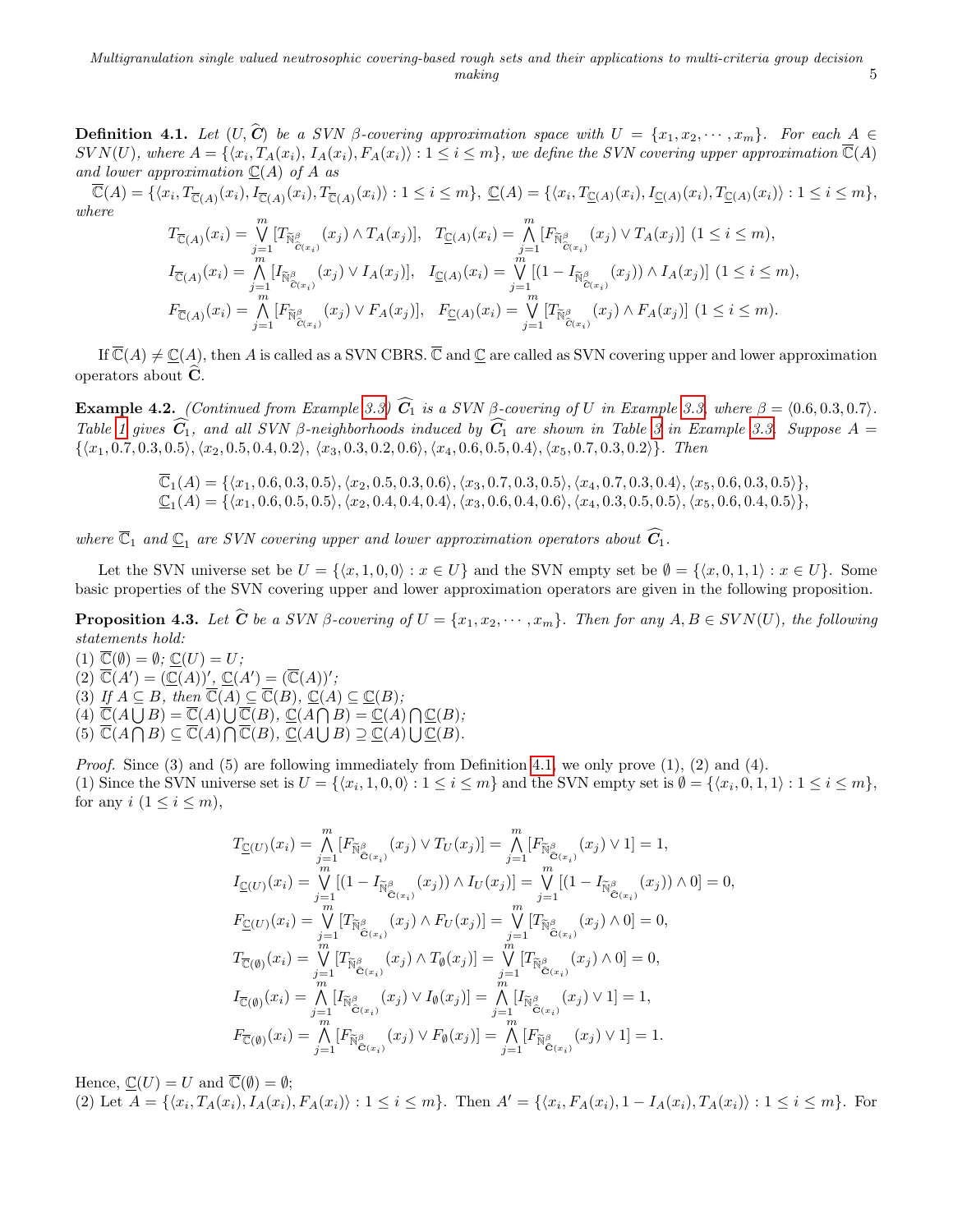any  $i$   $(1 \leq i \leq m)$ ,

$$
T_{\overline{C}(A')}(x_i) = \bigvee_{j=1}^{m} [T_{\widetilde{N}_{\widehat{C}(x_i)}}(x_j) \wedge T_{A'}(x_j)] = \bigvee_{j=1}^{m} [T_{\widetilde{N}_{\widehat{C}(x_i)}}(x_j) \wedge F_{A}(x_j)] = F_{\underline{C}(A)}(x_i),
$$
  
\n
$$
I_{\overline{C}(A')}(x_i) = \bigwedge_{j=1}^{m} [I_{\widetilde{N}_{\widehat{C}(x_i)}}(x_j) \vee I_{A'}(x_j)] = 1 - \bigvee_{j=1}^{m} [(1 - I_{\widetilde{N}_{\widehat{C}(x_i)}}(x_j)) \wedge I_{A}(x_j)] = 1 - I_{\underline{C}(A)}(x_i),
$$
  
\n
$$
F_{\overline{C}(A')}(x_i) = \bigwedge_{j=1}^{m} [F_{\widetilde{N}_{\widehat{C}(x_i)}}(x_j) \vee F_{A'}(x_j)] = \bigwedge_{j=1}^{m} [F_{\widetilde{N}_{\widehat{C}(x_i)}}(x_j) \vee T_{A}(x_j)] = T_{\underline{C}(A)}(x_i),
$$
  
\n
$$
T_{\underline{C}(A')}(x_i) = \bigwedge_{j=1}^{m} [F_{\widetilde{N}_{\widehat{C}(x_i)}}(x_j) \vee T_{A'}(x_j)] = \bigwedge_{j=1}^{m} [F_{\widetilde{N}_{\widehat{C}(x_i)}}(x_j) \vee F_{A}(x_j)] = F_{\overline{C}(A)}(x_i),
$$
  
\n
$$
I_{\underline{C}(A')}(x_i) = \bigvee_{j=1}^{m} [(1 - I_{\widetilde{N}_{\widehat{C}(x_i)}}(x_j)) \wedge I_{A'}(x_j)] = \bigvee_{j=1}^{m} [(1 - I_{\widetilde{N}_{\widehat{C}(x_i)}}(x_j)) \wedge (1 - I_{A}(x_j))] = 1 - I_{\overline{C}(A)}(x_i),
$$
  
\n
$$
F_{\underline{C}(A')}(x_i) = \bigvee_{j=1}^{m} [T_{\widetilde{N}_{\widehat{C}(x_i)}}(x_j) \wedge F_{A'}(x_j)] = \bigvee_{j=1}^{m} [T_{
$$

Hence,

$$
\overline{\mathbb{C}}(A') = \{ \langle T_{\overline{\mathbb{C}}(A')}(x_i), I_{\overline{\mathbb{C}}(A')}(x_i), F_{\overline{\mathbb{C}}(A')}(x_i) \rangle : 1 \leq i \leq m \} = \{ \langle F_{\underline{\mathbb{C}}(A)}(x_i), 1 - I_{\underline{\mathbb{C}}(A)}(x_i), T_{\underline{\mathbb{C}}(A)}(x_i) \rangle : 1 \leq i \leq m \} \n= \{ \langle T_{(\underline{\mathbb{C}}(A))'}(x_i), I_{(\underline{\mathbb{C}}(A))'}(x_i), F_{(\underline{\mathbb{C}}(A))'}(x_i) \rangle : 1 \leq i \leq m \} = (\overline{\mathbb{C}}(A))', \n\underline{\mathbb{C}}(A') = \{ \langle T_{\underline{\mathbb{C}}(A')}(x_i), I_{\underline{\mathbb{C}}(A')}(x_i), F_{\overline{\mathbb{C}}(A')}(x_i) \rangle : 1 \leq i \leq m \} = \{ \langle F_{\overline{\mathbb{C}}(A)}(x_i), 1 - I_{\overline{\mathbb{C}}(A)}(x_i), F_{\overline{\mathbb{C}}(A)}(x_i) \rangle : 1 \leq i \leq m \} \n= \{ \langle T_{(\overline{\mathbb{C}}(A))'}(x_i), I_{(\overline{\mathbb{C}}(A))'}(x_i), F_{(\overline{\mathbb{C}}(A))'}(x_i) \rangle : 1 \leq i \leq m \} = (\overline{\mathbb{C}}(A))';
$$

(4) Since

$$
T_{\underline{C}(A\bigcap B)}(x_i) = \bigwedge_{j=1}^{m} [F_{\widetilde{N}_{\underline{C}(x_i)}}(x_j) \vee T_{A\bigcap B}(x_j)] = \bigwedge_{j=1}^{m} [F_{\widetilde{N}_{\underline{C}(x_i)}}(x_j) \vee (T_A(x_j) \wedge T_B(x_j))]
$$
  
\n
$$
= \bigwedge_{j=1}^{m} [(F_{\widetilde{N}_{\underline{C}(x_i)}}(x_j) \vee T_A(x_j)) \wedge (F_{\widetilde{N}_{\underline{C}(x_i)}}(x_j) \vee T_B(x_j))]
$$
  
\n
$$
= [\bigwedge_{j=1}^{m} (F_{\widetilde{N}_{\underline{C}(x_i)}}(x_j) \vee T_A(x_j))] \wedge [\bigwedge_{j=1}^{m} (F_{\widetilde{N}_{\underline{C}(x_i)}}(x_j) \vee T_B(x_j))] = T_{\underline{C}(A)}(x_i) \wedge T_{\underline{C}(B)}(x_i),
$$
  
\n
$$
I_{\underline{C}(A\bigcap B)}(x_i) = \bigvee_{j=1}^{m} [(1 - I_{\widetilde{N}_{\underline{C}(x_i)}}(x_j)) \wedge I_A \cap B(x_j)] = \bigvee_{j=1}^{m} [(1 - I_{\widetilde{N}_{\underline{C}(x_i)}}(x_j)) \wedge (I_A(x_j) \vee I_B(x_j))]
$$
  
\n
$$
= [\bigvee_{j=1}^{m} (1 - I_{\widetilde{N}_{\underline{C}(x_i)}}(x_j)) \wedge I_A(x_j)] \vee [\bigvee_{j=1}^{m} (1 - I_{\widetilde{N}_{\underline{C}(x_i)}}(x_j)) \wedge I_B(x_j)] = I_{\underline{C}(A)}(x_i) \vee I_{\underline{C}(B)}(x_i),
$$
  
\n
$$
F_{\underline{C}(A\bigcap B)}(x_i) = \bigvee_{j=1}^{m} [T_{\widetilde{N}_{\underline{C}(x_i)}}(x_j) \wedge F_A \cap B(x_j)] = \bigvee_{j=1}^{m} [T_{\widetilde{N}_{\underline{C}(x_i)}}(x_j) \wedge (F_A(x_j) \vee F_B(x_j))]]
$$
  
\n
$$
= [\bigvee_{j=1}^{m} T_{\widet
$$

Hence,  $\underline{\mathbb{C}}(A \cap B) = \underline{\mathbb{C}}(A) \cap \underline{\mathbb{C}}(B)$ . Similarly, we can obtain  $\overline{\mathbb{C}}(A \cup B) = \overline{\mathbb{C}}(A) \cup \overline{\mathbb{C}}(B)$ .

#### 4.2 Three types of multigranulation SVN CBRS models

In this subsection, three types of (philosophical, optimistic and pessimistic) multigranulation SVN CBRS models are presented. Firstly, the type of philosophical multigranulation SVN CBRS model is shown.

 $\Box$ 

<span id="page-5-0"></span>**Definition 4.4.** Let  $(U, \Gamma_{\beta})$  be a n-SVN  $\beta$ -covering approximation space with  $U = \{x_1, x_2, \dots, x_m\}$ . For each  $A \in SVM(U)$ , where  $A = \{ \langle x_i, T_A(x_i), I_A(x_i), F_A(x_i) \rangle : 1 \leq i \leq m \}$ , the philosophical multigranulation SVN covering upper approximation  $\mathfrak{N}_{\Gamma_{\beta}}(A)$  and lower approximation  $\mathfrak{N}_{\Gamma_{\beta}}(A)$  of A are defined as:

$$
\overline{\mathfrak{N}_{\Gamma_{\beta}}}(A) = \{ \langle x_i, T_{\overline{\mathfrak{N}_{\Gamma_{\beta}}}}(A)(x_i), I_{\overline{\mathfrak{N}_{\Gamma_{\beta}}}}(A)(x_i), F_{\overline{\mathfrak{N}_{\Gamma_{\beta}}}}(A)(x_i) \rangle : 1 \leq i \leq m \}, \n\underline{\mathfrak{N}_{\Gamma_{\beta}}}(A) = \{ \langle x_i, T_{\mathfrak{N}_{\Gamma_{\beta}}}(A)(x_i), I_{\mathfrak{N}_{\Gamma_{\beta}}}(A)(x_i), F_{\mathfrak{N}_{\Gamma_{\beta}}}(A)(x_i), \rangle : 1 \leq i \leq m \},
$$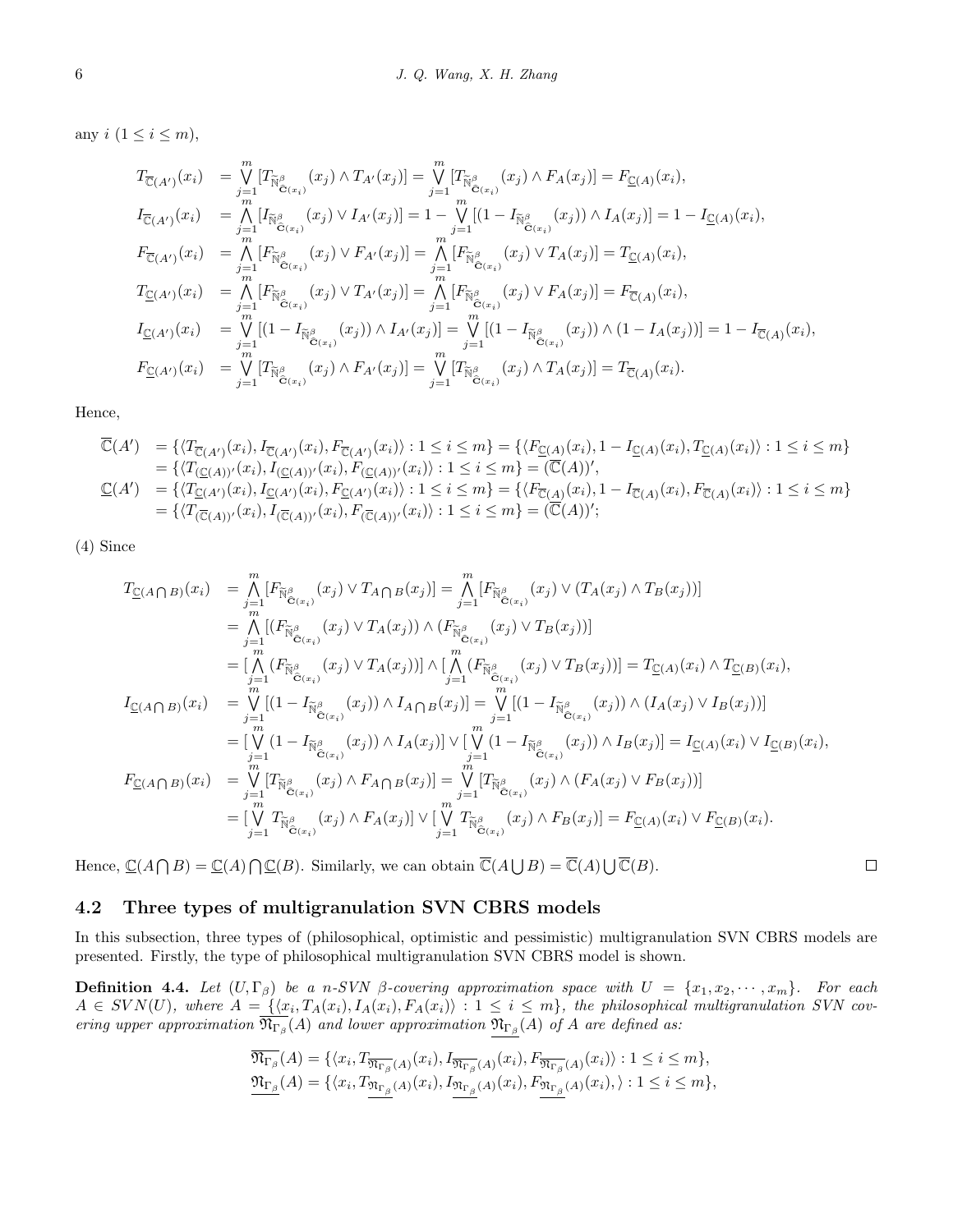where

$$
T_{\overline{\mathfrak{N}_{\Gamma_{\beta}}}(A)}(x_{i}) = \bigvee_{j=1}^{m} [T_{\widetilde{\mathbb{N}}_{\Gamma_{\beta}(x_{i})}}(x_{j}) \wedge T_{A}(x_{j})], \quad T_{\overline{\mathfrak{N}_{\Gamma_{\beta}}}(A)}(x_{i}) = \bigwedge_{j=1}^{m} [F_{\widetilde{\mathbb{N}}_{\Gamma_{\beta}(x_{i})}}(x_{j}) \vee T_{A}(x_{j})] \quad (1 \leq i \leq m),
$$
  
\n
$$
I_{\overline{\mathfrak{N}_{\Gamma_{\beta}}}(A)}(x_{i}) = \bigwedge_{j=1}^{n} [I_{\widetilde{\mathbb{N}}_{\Gamma_{\beta}(x_{i})}}(x_{j}) \vee I_{A}(x_{j})], \quad I_{\overline{\mathfrak{N}_{\Gamma_{\beta}}}(A)}(x_{i}) = \bigvee_{j=1}^{m} [(1 - I_{\widetilde{\mathbb{N}}_{\Gamma_{\beta}(x_{i})}}(x_{j})) \wedge I_{A}(x_{j})] \quad (1 \leq i \leq m),
$$
  
\n
$$
F_{\overline{\mathfrak{N}_{\Gamma_{\beta}}}(A)}(x_{i}) = \bigwedge_{j=1}^{m} [F_{\widetilde{\mathbb{N}}_{\Gamma_{\beta}(x_{i})}}(x_{j}) \vee F_{A}(x_{j})], \quad F_{\overline{\mathfrak{N}_{\Gamma_{\beta}}}(A)}(x_{i}) = \bigvee_{j=1}^{m} [T_{\widetilde{\mathbb{N}}_{\Gamma_{\beta}(x_{i})}}(x_{j}) \wedge F_{A}(x_{j})] \quad (1 \leq i \leq m).
$$

If  $\mathfrak{N}_{\Gamma_{\beta}}(A) \neq \mathfrak{N}_{\Gamma_{\beta}}(A)$ , then A is called as a philosophical multigranulation SVN CBRS.

Example 4.5. (Continued from Example [3.3\)](#page-2-5) All SVN β-neighborhoods induced by  $\Gamma_\beta$  are shown in Table [5](#page-3-1) in Exam-ple [3.3.](#page-2-5) For  $A = \{ \langle x_1, 0.7, 0.3, 0.5 \rangle, \langle x_2, 0.5, 0.4, 0.2 \rangle, \langle x_3, 0.3, 0.2, 0.6 \rangle, \langle x_4, 0.6, 0.5, 0.4 \rangle, \langle x_5, 0.7, 0.3, 0.2 \rangle \}$ , the philosophical multigranulation SVN covering upper approximation  $\mathfrak{N}_{\Gamma_\beta}(A)$  and lower approximation  $\mathfrak{N}_{\Gamma_\beta}(A)$  of  $A$  are calculated as follows:

$$
\overline{\mathfrak{N}_{\Gamma_{\beta}}}(A) = \{ \langle x_1, 0.6, 0.3, 0.5 \rangle, \langle x_2, 0.5, 0.4, 0.6 \rangle, \langle x_3, 0.7, 0.3, 0.5 \rangle, \langle x_4, 0.6, 0.3, 0.5 \rangle, \langle x_5, 0.6, 0.3, 0.6 \rangle \},
$$
\n
$$
\mathfrak{N}_{\Gamma_{\beta}}(A) = \{ \langle x_1, 0.7, 0.4, 0.5 \rangle, \langle x_2, 0.4, 0.4, 0.4 \rangle, \langle x_3, 0.6, 0.4, 0.6 \rangle, \langle x_4, 0.6, 0.5, 0.5 \rangle, \langle x_5, 0.7, 0.4, 0.5 \rangle \}.
$$

The philosophical multigranulation SVN covering approximation operators in Definition [4.4](#page-5-0) can be represented by the SVN covering approximation operators in Definition [4.1.](#page-3-5)

<span id="page-6-0"></span>**Proposition 4.6.** Let  $(U, \Gamma_{\beta})$  be a n-SVN  $\beta$ -covering approximation space. Then for each  $A \in SVM(U)$ ,

$$
\overline{\mathfrak{N}_{\Gamma_{\beta}}}(A)=\overline{Cov(\Gamma_{\beta})}(A), \ \ \mathfrak{N}_{\Gamma_{\beta}}(A)=\underline{Cov(\Gamma_{\beta})}(A),
$$

where  $\overline{Cov(\Gamma_\beta)}$  and  $Cov(\Gamma_\beta)$  are SVN covering upper and lower approximation operators about  $Cov(\Gamma_\beta)$ .

Proof. By Proposition [3.5,](#page-3-2)  $Cov(\Gamma_{\beta}) = {\widetilde{N}_{\Gamma_{\beta}(x)} : x \in U}$  is the induced SVN β-covering of  $\Gamma_{\beta}$ . According to Proposi-tion [3.7,](#page-3-3) for any  $x \in U$ ,  $\widetilde{\mathbb{N}}_{(Cov(\Gamma_{\beta}))}(x) = \widetilde{\mathbb{N}}_{\Gamma_{\beta}(x)}$ . Hence,  $\overline{\mathbb{N}_{\Gamma_{\beta}}}(A) = \overline{Cov(\Gamma_{\beta})}(A)$  and  $\underline{\mathfrak{N}_{\Gamma_{\beta}}}(A) = \underline{Cov(\Gamma_{\beta})}(A)$ .  $\Box$ 

Some basic properties of the philosophical multigranulation SVN covering upper and lower approximation operators are given in the following proposition.

**Proposition 4.7.** Let  $(U, \Gamma_{\beta})$  be a n-SVN  $\beta$ -covering approximation space. Then for all  $A, B \in SVN(U)$ , the following statements hold:

(1)  $\mathfrak{N}_{\Gamma_{\beta}}(U) = U, \, \mathfrak{N}_{\Gamma_{\beta}}(\emptyset) = \emptyset;$ (2)  $\overline{\mathfrak{N}_{\Gamma_{\beta}}}(A') = (\mathfrak{N}_{\Gamma_{\beta}}(A))', \ \mathfrak{N}_{\Gamma_{\beta}}(A') = (\overline{\mathfrak{N}_{\Gamma_{\beta}}}(A))';$ (3) If  $A \subseteq B$ , then  $\mathfrak{N}_{\Gamma_{\beta}}(A) \subseteq \mathfrak{N}_{\Gamma_{\beta}}(B)$ ,  $\mathfrak{N}_{\Gamma_{\beta}}(A) \subseteq \mathfrak{N}_{\Gamma_{\beta}}(B)$ ;  $(4) \ \mathfrak{N}_{\Gamma_{\beta}}(A \cap B) = \mathfrak{N}_{\Gamma_{\beta}}(A) \cap \mathfrak{N}_{\Gamma_{\beta}}(B),\ \overline{\mathfrak{N}_{\Gamma_{\beta}}}(A \cup B) = \overline{\mathfrak{N}_{\Gamma_{\beta}}}(A) \cup \overline{\mathfrak{N}_{\Gamma_{\beta}}}(B);$ (5)  $\mathfrak{N}_{\Gamma_{\beta}}(A\bigcup B) \supseteq \mathfrak{N}_{\Gamma_{\beta}}(A)\bigcup \mathfrak{N}_{\Gamma_{\beta}}(B), \overline{\mathfrak{N}_{\Gamma_{\beta}}}(A\bigcap B) \subseteq \overline{\mathfrak{N}_{\Gamma_{\beta}}}(A)\bigcap \overline{\mathfrak{N}_{\Gamma_{\beta}}}(B).$ 

Proof. According to the proof of Proposition [4.6,](#page-6-0) it is straightforward.

Then a type of optimistic multigranulation SVN CBRS model is proposed.

<span id="page-6-1"></span>**Definition 4.8.** Let  $(U, \Gamma_{\beta})$  be a n-SVN  $\beta$ -covering approximation space with  $U = \{x_1, x_2, \dots, x_m\}$  and  $\Gamma_{\beta}$  ${C_1, C_2, \cdots, C_n}$ . For each  $A \in SVM(U)$ , where  $A = \{ \langle x_i, T_A(x_i), I_A(x_i), F_A(x_i) \rangle : 1 \leq i \leq m \}$ , the optimistic multigranulation SVN covering upper approximation  $\overline{\mathfrak{N}_{\Gamma_\beta}}^{(o)}(A)$  and lower approximation  $\mathfrak{N}_{\Gamma_\beta}^{(o)}(A)$  of A are defined as: (o)

$$
\mathfrak{N}_{\Gamma_{\beta}}^{(o)}(A) = \{ \langle x_i, T_{\overline{\mathfrak{N}_{\Gamma_{\beta}}}^{(o)}(A)}(x_i), I_{\overline{\mathfrak{N}_{\Gamma_{\beta}}}^{(o)}(A)}(x_i), F_{\overline{\mathfrak{N}_{\Gamma_{\beta}}}^{(o)}(A)}(x_i) \rangle : 1 \leq i \leq m \},
$$
  

$$
\mathfrak{N}_{\Gamma_{\beta}}^{(o)}(A) = \{ \langle x_i, T_{\overline{\mathfrak{N}_{\Gamma_{\beta}}}^{(o)}(A)}(x_i), I_{\overline{\mathfrak{N}_{\Gamma_{\beta}}}^{(o)}(A)}(x_i), F_{\overline{\mathfrak{N}_{\Gamma_{\beta}}}^{(o)}(A)}(x_i), \rangle : 1 \leq i \leq m \},
$$

where

$$
T_{\overline{\mathfrak{N}_{\Gamma_{\beta}}}^{(\circ)}(A)}(x_{i}) = \bigwedge_{k=1}^{n} \bigvee_{j=1}^{m} [T_{\widetilde{\mathbb{N}}_{\widehat{C}_{k}}^{(\circ)}}(x_{j}) \wedge T_{A}(x_{j})], \quad T_{\overline{\mathfrak{N}_{\Gamma_{\beta}}}^{(\circ)}(A)}(x_{i}) = \bigvee_{k=1}^{n} \bigwedge_{j=1}^{m} [F_{\widetilde{\mathbb{N}}_{\widehat{C}_{k}}^{(\circ)}}(x_{j}) \vee T_{A}(x_{j})] \ (1 \leq i \leq m),
$$
  
\n
$$
I_{\overline{\mathfrak{N}_{\Gamma_{\beta}}}^{(\circ)}(A)}(x_{i}) = \bigvee_{k=1}^{n} \bigwedge_{j=1}^{m} [I_{\widetilde{\mathbb{N}}_{\widehat{C}_{k}}^{(\circ)}}(x_{j}) \vee I_{A}(x_{j})], \quad I_{\overline{\mathfrak{N}_{\Gamma_{\beta}}}^{(\circ)}(A)}(x_{i}) = \bigwedge_{k=1}^{n} \bigvee_{j=1}^{m} \big[ (1 - I_{\widetilde{\mathbb{N}}_{\widehat{C}_{k}}^{(\circ)}}(x_{j})) \wedge I_{A}(x_{j}) \big] \ (1 \leq i \leq m),
$$
  
\n
$$
F_{\overline{\mathfrak{N}_{\Gamma_{\beta}}}^{(\circ)}(A)}(x_{i}) = \bigvee_{k=1}^{n} \bigwedge_{j=1}^{m} [F_{\widetilde{\mathbb{N}}_{\widehat{C}_{k}}^{(\circ)}}(x_{j}) \vee F_{A}(x_{j})], \quad F_{\overline{\mathfrak{N}_{\Gamma_{\beta}}}^{(\circ)}(A)}(x_{i}) = \bigwedge_{k=1}^{n} \bigvee_{j=1}^{m} [T_{\widetilde{\mathbb{N}}_{\widehat{C}_{k}}^{(\circ)}}(x_{j}) \wedge F_{A}(x_{j})] \ (1 \leq i \leq m).
$$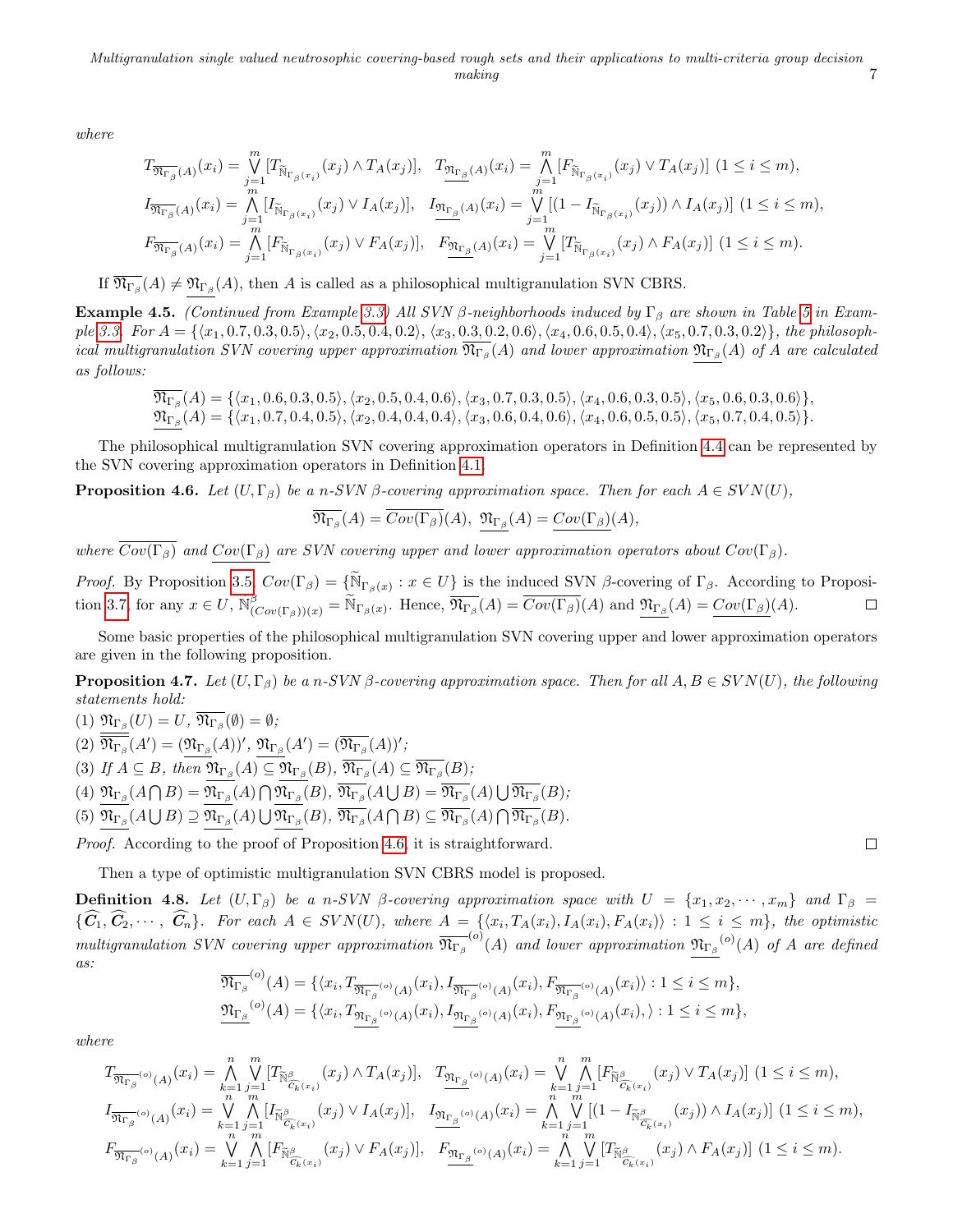If  $\overline{\mathfrak{N}_{\Gamma_{\beta}}}^{(o)}(A) \neq \mathfrak{N}_{\Gamma_{\beta}}^{(o)}(A)$ , then A is called as an optimistic multigranulation SVN CBRS.

<span id="page-7-1"></span>Example 4.9. (Continued from Example [3.3\)](#page-2-5) Suppose  $A = \{\langle x_1, 0.7, 0.3, 0.5 \rangle, \langle x_2, 0.5, 0.4, 0.2 \rangle, \langle x_3, 0.3, 0.2, 0.6 \rangle, \langle x_4, 0.6, 0.4 \rangle\}$  $(0.5, 0.4), \langle x_5, 0.7, 0.3, 0.2 \rangle\}$ . Then based on Tables [3](#page-2-3) and [4,](#page-2-3) the optimistic multigranulation SVN covering upper approximation  $\overline{\mathfrak{N}_{\Gamma_{\beta}}}^{(o)}(A)$  and lower approximation  $\mathfrak{N}_{\Gamma_{\beta}}^{(o)}(A)$  of A defined in Definition [4.8](#page-6-1) are calculated as follows:

$$
\overline{\mathfrak{N}_{\Gamma_{\beta}}}^{(o)}(A) = \{ \langle x_1, 0.6, 0.3, 0.5 \rangle, \langle x_2, 0.5, 0.4, 0.6 \rangle, \langle x_3, 0.7, 0.3, 0.5 \rangle, \langle x_4, 0.6, 0.3, 0.5 \rangle, \langle x_5, 0.6, 0.3, 0.6 \rangle \},
$$
\n
$$
\overline{\mathfrak{N}_{\Gamma_{\beta}}}^{(o)}(A) = \{ \langle x_1, 0.6, 0.4, 0.5 \rangle, \langle x_2, 0.4, 0.4, 0.4 \rangle, \langle x_3, 0.6, 0.4, 0.6 \rangle, \langle x_4, 0.6, 0.5, 0.5 \rangle, \langle x_5, 0.7, 0.4, 0.5 \rangle \}.
$$

The optimistic multigranulation SVN covering approximation operators in Definition [4.8](#page-6-1) can be represented by the SVN covering approximation operators in Definition [4.1.](#page-3-5)

<span id="page-7-0"></span>**Proposition 4.10.** Let  $(U, \Gamma_{\beta})$  be a n-SVN  $\beta$ -covering approximation space with  $U = \{x_1, x_2, \dots, x_m\}$  and  $\Gamma_{\beta} =$  $\{\widehat{C}_1, \widehat{C}_2, \cdots, \widehat{C}_n\}$ . Then for each  $A \in SVN(U)$ ,  $\overline{\mathfrak{N}_{\Gamma_\beta}}^{(o)}(A) = \bigcap_{k=1}^n$  $\bigcap_{k=1}^{n} \overline{\mathbb{C}}_k(A)$  and  $\underline{\mathfrak{N}_{\Gamma_{\beta}}}^{(o)}(A) = \bigcup_{k=1}^{n}$  $\bigcup_{k=1}^{\infty} \underline{\mathbb{C}}_k(A)$ , where  $\overline{\mathbb{C}}_k$  and  $\underline{\mathbb{C}}_k$  are SVN covering upper and lower approximation operators about  $\widehat{\bm{C}}_k$   $(1 \leq k \leq n)$ .

Proof. By Definitions [4.1](#page-3-5) and [4.8,](#page-6-1) it is straightforward.

Some basic properties of the optimistic multigranulation SVN covering upper and lower approximation operators are given in the following proposition.

**Proposition 4.11.** Let  $(U, \Gamma_{\beta})$  be a n-SVN  $\beta$ -covering approximation space with  $U = \{x_1, x_2, \dots, x_m\}$  and  $\Gamma_{\beta}$  $\{C_1, C_2, \cdots, C_n\}$ . Then the optimistic multigranulation SVN covering approximation operators in Definition [4.8](#page-6-1) satisfy the following properties: for all  $A, B \in SVN(U)$ ,

$$
(1) \overline{\mathfrak{N}_{\Gamma_{\beta}}}^{(o)}(A') = (\underline{\mathfrak{N}_{\Gamma_{\beta}}}^{(o)}(A))', \underline{\mathfrak{N}_{\Gamma_{\beta}}}^{(o)}(A') = (\overline{\mathfrak{N}_{\Gamma_{\beta}}}^{(o)}(A))';(2) If  $A \subseteq B$ , then  $\overline{\mathfrak{N}_{\Gamma_{\beta}}}^{(o)}(A) \subseteq \overline{\mathfrak{N}_{\Gamma_{\beta}}}^{(o)}(B), \underline{\mathfrak{N}_{\Gamma_{\beta}}}^{(o)}(A) \subseteq \underline{\mathfrak{N}_{\Gamma_{\beta}}}^{(o)}(B);(3)  $\overline{\mathfrak{N}_{\Gamma_{\beta}}}^{(o)}(A \cup B) = \overline{\mathfrak{N}_{\Gamma_{\beta}}}^{(o)}(A) \cup \overline{\mathfrak{N}_{\Gamma_{\beta}}}^{(o)}(B), \underline{\mathfrak{N}_{\Gamma_{\beta}}}^{(o)}(A \cap B) = \underline{\mathfrak{N}_{\Gamma_{\beta}}}^{(o)}(A) \cap \overline{\mathfrak{N}_{\Gamma_{\beta}}}^{(o)}(B);(4)  $\overline{\mathfrak{N}_{\Gamma_{\beta}}}^{(o)}(A \cap B) \subseteq \overline{\mathfrak{N}_{\Gamma_{\beta}}}^{(o)}(A) \cap \overline{\mathfrak{N}_{\Gamma_{\beta}}}^{(o)}(B), \underline{\mathfrak{N}_{\Gamma_{\beta}}}^{(o)}(A \cup B) \supseteq \overline{\mathfrak{N}_{\Gamma_{\beta}}}^{(o)}(A) \cup \overline{\mathfrak{N}_{\Gamma_{\beta}}}^{(o)}(B).$$$
$$

Proof. By Propositions [4.3](#page-4-0) and [4.10,](#page-7-0) it is straightforward.

Finally, a type of pessimistic multigranulation SVN CBRS model is proposed.

<span id="page-7-2"></span>**Definition 4.12.** Let  $(U, \Gamma_{\beta})$  be a n-SVN  $\beta$ -covering approximation space with  $U = \{x_1, x_2, \dots, x_m\}$  and  $\Gamma_{\beta}$  ${C_1, C_2, \cdots, C_n}$ . For each  $A \in SVN(U)$ , where  $A = \{(\mathcal{X}_i, T_A(x_i), I_A(x_i), F_A(x_i)) : 1 \leq i \leq m\}$ , the pessimistic multigranulation SVN covering upper approximation  $\overline{\mathfrak{N}_{\Gamma_\beta}}^{(p)}(A)$  and lower approximation  $\mathfrak{N}_{\Gamma_\beta}^{(p)}(A)$  of A are defined as:

$$
\overline{\mathfrak{N}_{\Gamma_{\beta}}}^{(p)}(A) = \{ \langle x_i, T_{\overline{\mathfrak{N}_{\Gamma_{\beta}}}^{(p)}(A)}(x_i), I_{\overline{\mathfrak{N}_{\Gamma_{\beta}}}^{(p)}(A)}(x_i), F_{\overline{\mathfrak{N}_{\Gamma_{\beta}}}^{(p)}(A)}(x_i) \rangle : 1 \leq i \leq m \},\
$$
  

$$
\underline{\mathfrak{N}_{\Gamma_{\beta}}}^{(p)}(A) = \{ \langle x_i, T_{\underline{\mathfrak{N}_{\Gamma_{\beta}}}^{(p)}(A)}(x_i), I_{\overline{\mathfrak{N}_{\Gamma_{\beta}}}^{(p)}(A)}(x_i), F_{\overline{\mathfrak{N}_{\Gamma_{\beta}}}^{(p)}(A)}(x_i), \rangle : 1 \leq i \leq m \},
$$

where

$$
T_{\overline{\mathfrak{N}_{\Gamma_{\beta}}}(p)}(A)}(x_i) = \bigvee_{k=1}^{n} \bigvee_{j=1}^{m} [T_{\widetilde{\mathbb{N}}_{\widehat{\mathcal{C}}_k}(x_j)}(x_j) \wedge T_A(x_j)], \quad T_{\overline{\mathfrak{N}}_{\Gamma_{\beta}}(p)}(A)}(x_i) = \bigwedge_{k=1}^{n} \bigwedge_{j=1}^{m} [F_{\widetilde{\mathbb{N}}_{\widehat{\mathcal{C}}_k}(x_j)}(x_j) \vee T_A(x_j)] \quad (1 \leq i \leq m),
$$
  
\n
$$
I_{\overline{\mathfrak{N}_{\Gamma_{\beta}}}(p)}(A)}(x_i) = \bigwedge_{k=1}^{n} \bigwedge_{j=1}^{m} [I_{\widetilde{\mathbb{N}}_{\widehat{\mathcal{C}}_k}(x_j)}(x_j) \vee I_A(x_j)], \quad I_{\overline{\mathfrak{N}}_{\Gamma_{\beta}}(p)}(A)}(x_i) = \bigvee_{k=1}^{n} \bigvee_{j=1}^{m} [I_{\widetilde{\mathbb{N}}_{\widehat{\mathcal{C}}_k}(x_j)}(x_j) \wedge I_A(x_j)] \quad (1 \leq i \leq m),
$$
  
\n
$$
F_{\overline{\mathfrak{N}}_{\Gamma_{\beta}}(p)}(A)}(x_i) = \bigwedge_{k=1}^{n} \bigwedge_{j=1}^{m} [F_{\widetilde{\mathbb{N}}_{\widehat{\mathcal{C}}_k}(x_j)}(x_j) \vee F_A(x_j)], \quad F_{\overline{\mathfrak{N}}_{\Gamma_{\beta}}(p)}(A)}(x_i) = \bigvee_{k=1}^{n} \bigvee_{j=1}^{m} [T_{\widetilde{\mathbb{N}}_{\widehat{\mathcal{C}}_k}(x_j)}(x_j) \wedge F_A(x_j)] \quad (1 \leq i \leq m).
$$

If  $\overline{\mathfrak{N}_{\Gamma_{\beta}}}^{(p)}(A) \neq \mathfrak{N}_{\Gamma_{\beta}}^{(p)}(A)$ , then A is called as a pessimistic multigranulation SVN CBRS.

Example 4.13. (Continued from Example [4.9\)](#page-7-1) Based on Tables [3](#page-2-3) and [4,](#page-2-3) the pessimistic multigranulation SVN covering upper approximation  $\overline{\mathfrak{N}_{\Gamma_\beta}}^{(p)}(A)$  and lower approximation  $\mathfrak{N}_{\Gamma_\beta}^{(p)}(A)$  of A defined in Definition [4.12](#page-7-2) are calculated as follows:

$$
\overline{\mathfrak{N}_{\Gamma_{\beta}}}^{(p)}(A) = \{ \langle x_1, 0.6, 0.3, 0.5 \rangle, \langle x_2, 0.5, 0.3, 0.5 \rangle, \langle x_3, 0.7, 0.3, 0.4 \rangle, \langle x_4, 0.7, 0.3, 0.4 \rangle, \langle x_5, 0.6, 0.3, 0.5 \rangle \},
$$
\n
$$
\mathfrak{N}_{\Gamma_{\beta}}^{(p)}(A) = \{ \langle x_1, 0.6, 0.5, 0.5 \rangle, \langle x_2, 0.4, 0.4, 0.6 \rangle, \langle x_3, 0.6, 0.4, 0.6 \rangle, \langle x_4, 0.3, 0.5, 0.6 \rangle, \langle x_5, 0.6, 0.4, 0.5 \rangle \}.
$$

 $\Box$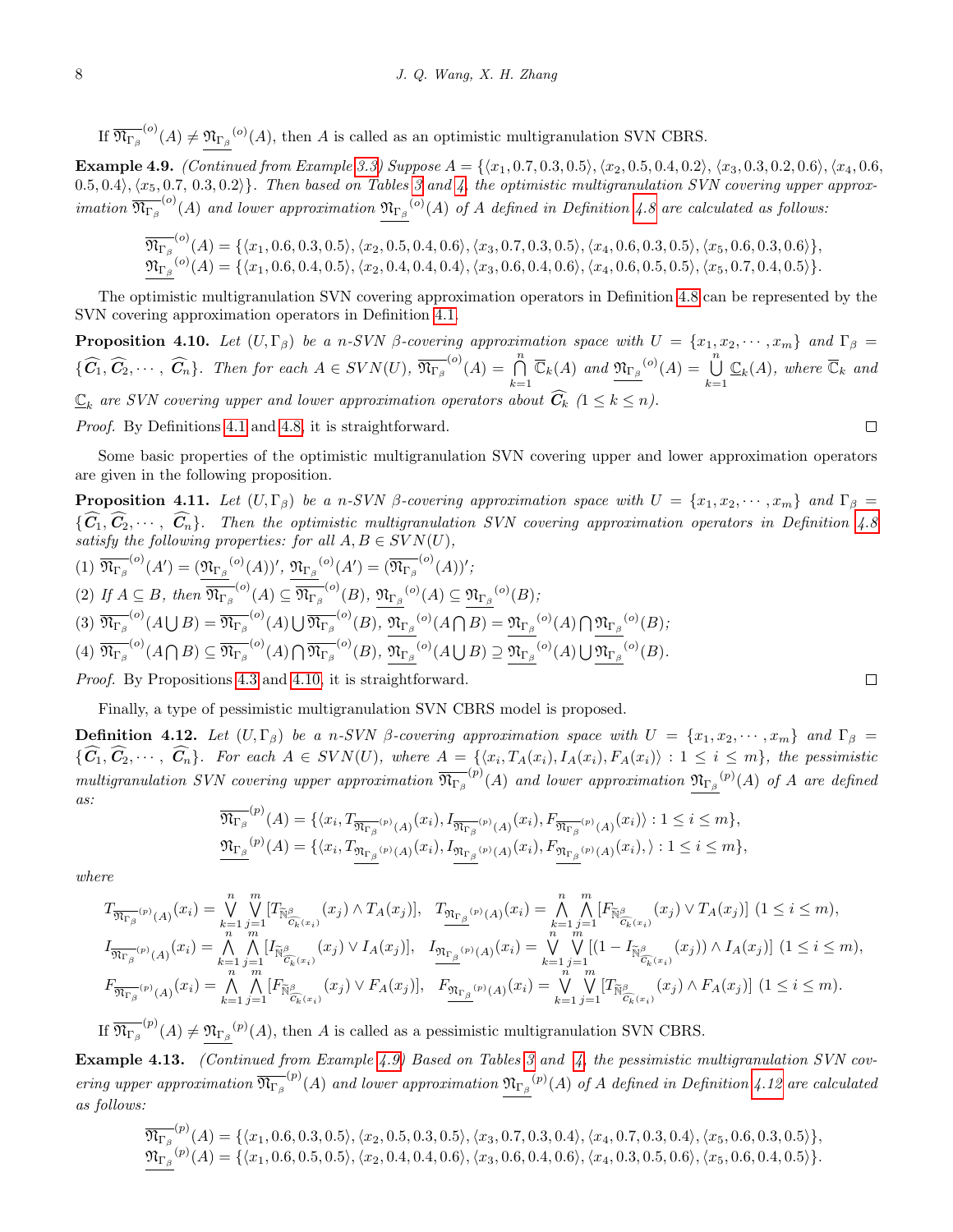Inspired by Proposition [4.10,](#page-7-0) the pessimistic multigranulation SVN covering approximation operators in Definition [4.12](#page-7-2) can be represented by SVN covering approximation operators in Definition [4.1.](#page-3-5)

<span id="page-8-0"></span>**Proposition 4.14.** Let  $U = \{x_1, x_2, \dots, x_m\}$  be a universe and  $(U, \Gamma_\beta)$  be a n-SVN  $\beta$ -covering approximation space with  $\Gamma_{\beta} = \{\widehat{C}_1, \widehat{C}_2, \cdots, \widehat{C}_n\}$ . Then for each  $A \in SVM(U)$ ,  $\overline{\mathfrak{N}_{\Gamma_{\beta}}}^{(p)}(A) = \bigcup_{k=1}^n$  $\bigcup_{k=1}^{n} \overline{\mathbb{C}}_k(A)$  and  $\underline{\mathfrak{N}_{\Gamma_{\beta}}}^{(p)}(A) = \bigcap_{k=1}^{n}$  $\bigcap_{k=1}^{\infty} \underline{\mathbb{C}}_k(A).$ 

Proof. By Definitions [4.1](#page-3-5) and [4.12,](#page-7-2) it is straightforward.

Some basic properties of the pessimistic multigranulation SVN covering approximation operators are given in the following proposition.

**Proposition 4.15.** Let  $U = \{x_1, x_2, \dots, x_m\}$  be a universe and  $(U, \Gamma_\beta)$  be a n-SVN  $\beta$ -covering approximation space with  $\Gamma_{\beta} = \{\widehat{C}_1, \widehat{C}_2, \cdots, \widehat{C}_n\}$ . Then the pessimistic multigranulation SVN covering approximation operators in Defini-tion [4.12](#page-7-2) satisfy the following properties: for all  $A, B \in SVN(U)$ ,

$$
(1) \overline{\mathfrak{N}_{\Gamma_{\beta}}}^{(p)}(A') = (\mathfrak{N}_{\Gamma_{\beta}}^{(p)}(A))', \underline{\mathfrak{N}_{\Gamma_{\beta}}}^{(p)}(A') = (\overline{\mathfrak{N}_{\Gamma_{\beta}}}^{(p)}(A))';
$$
\n
$$
(2) If A \subseteq B, then \overline{\mathfrak{N}_{\Gamma_{\beta}}}^{(p)}(A) \subseteq \overline{\mathfrak{N}_{\Gamma_{\beta}}}^{(p)}(B), \underline{\mathfrak{N}_{\Gamma_{\beta}}}^{(p)}(A) \subseteq \underline{\Gamma_{\beta}}^{(p)}(B);
$$
\n
$$
(3) \overline{\mathfrak{N}_{\Gamma_{\beta}}}^{(p)}(A \bigcup B) = \overline{\mathfrak{N}_{\Gamma_{\beta}}}^{(p)}(A) \bigcup \overline{\mathfrak{N}_{\Gamma_{\beta}}}^{(p)}(B), \underline{\mathfrak{N}_{\Gamma_{\beta}}}^{(p)}(B) = \mathfrak{N}_{\Gamma_{\beta}}^{(p)}(A) \bigcap \overline{\mathfrak{N}_{\Gamma_{\beta}}}^{(p)}(B);
$$
\n
$$
(4) \overline{\mathfrak{N}_{\Gamma_{\beta}}}^{(p)}(A \bigcap B) \subseteq \overline{\mathfrak{N}_{\Gamma_{\beta}}}^{(p)}(A) \bigcap \overline{\mathfrak{N}_{\Gamma_{\beta}}}^{(p)}(B), \underline{\mathfrak{N}_{\Gamma_{\beta}}}^{(p)}(A \bigcup B) \supseteq \overline{\mathfrak{N}_{\Gamma_{\beta}}}^{(p)}(A) \bigcup \overline{\mathfrak{N}_{\Gamma_{\beta}}}^{(p)}(B).
$$

Proof. By Propositions [4.3](#page-4-0) and [4.14,](#page-8-0) it is straightforward.

For these three multigranulation SVN covering upper approximation operators, we find that the philosophical multigranulation SVN covering upper approximation operator and the optimistic multigranulation SVN covering upper approximation operator are same.

<span id="page-8-1"></span>**Proposition 4.16.** Let  $U = \{x_1, x_2, \dots, x_m\}$  be a universe and  $(U, \Gamma_\beta)$  be a n-SVN  $\beta$ -covering approximation space with  $\Gamma_{\beta} = \{\widehat{C}_1, \widehat{C}_2, \cdots, \widehat{C}_n\}$ . Then for each  $A \in SVN(U)$ ,  $\overline{\mathfrak{N}_{\Gamma_{\beta}}}(A) = \overline{\mathfrak{N}_{\Gamma_{\beta}}}^{(o)}(A)$ .

*Proof.* For any  $x_i \in U$ ,

$$
T_{\overline{\mathfrak{N}_{\Gamma_{\beta}}}(A)}(x_{i}) = \bigvee_{j=1}^{m} [T_{\widetilde{\mathbb{N}}_{\Gamma_{\beta}(x_{i})}}(x_{j}) \wedge T_{A}(x_{j})] = \bigvee_{j=1}^{m} [(\bigwedge_{k=1}^{n} T_{\widetilde{\mathbb{N}}_{\widetilde{G}_{k}(x_{i})}}(x_{j}) \wedge T_{A}(x_{j})] = \bigvee_{j=1}^{m} [\bigwedge_{k=1}^{n} (T_{\widetilde{\mathbb{N}}_{\widetilde{G}_{k}(x_{i})}}(x_{j}) \wedge T_{A}(x_{j})]] = \bigvee_{j=1}^{m} \bigwedge_{k=1}^{n} [T_{\widetilde{\mathbb{N}}_{\widetilde{G}_{k}(x_{i})}}(x_{j}) \wedge T_{A}(x_{j})] = \bigwedge_{k=1}^{n} \bigvee_{j=1}^{m} [T_{\widetilde{\mathbb{N}}_{\widetilde{G}_{k}(x_{i})}}(x_{j}) \wedge T_{A}(x_{j})] = T_{\overline{\mathfrak{N}_{\Gamma_{\beta}}}(o)}(A)(x_{i}),
$$
  
\n
$$
I_{\overline{\mathfrak{N}_{\Gamma_{\beta}}}(A)}(x_{i}) = \bigwedge_{j=1}^{n} [I_{\widetilde{\mathbb{N}}_{\widetilde{F}_{\beta}(x_{i})}}(x_{j}) \vee I_{A}(x_{j})] = \bigwedge_{j=1}^{m} [(\bigvee_{k=1}^{n} I_{\widetilde{\mathbb{N}}_{\widetilde{G}_{k}(x_{i})}}(x_{j}) \vee I_{A}(x_{j})]] = \bigwedge_{j=1}^{n} [I_{\widetilde{\mathbb{N}}_{\widetilde{F}_{\beta}(x_{i})}}(x_{j}) \vee I_{A}(x_{j})] = \bigvee_{k=1}^{n} \bigwedge_{j=1}^{n} [I_{\widetilde{\mathbb{N}}_{\widetilde{G}_{k}(x_{i})}}(x_{j}) \vee I_{A}(x_{j})] = I_{\overline{\mathfrak{N}_{\Gamma_{\beta}}}(o)}(A)(x_{i}),
$$
  
\n
$$
F_{\overline{\mathfrak{N}_{\Gamma_{\beta}}}(A)}(x
$$

According to Propositions [4.6,](#page-6-0) [4.10,](#page-7-0) [4.14](#page-8-0) and [4.16,](#page-8-1) we can show all relationships among SVN covering approximation operators in Figure [1.](#page-9-1) It shows that multigranulation SVN CBRS models are extended from a SVN CBRS model after generalizing a SVN β-covering approximation space to a multigranulation SVN β-covering approximation space.

 $\Box$ 

 $\Box$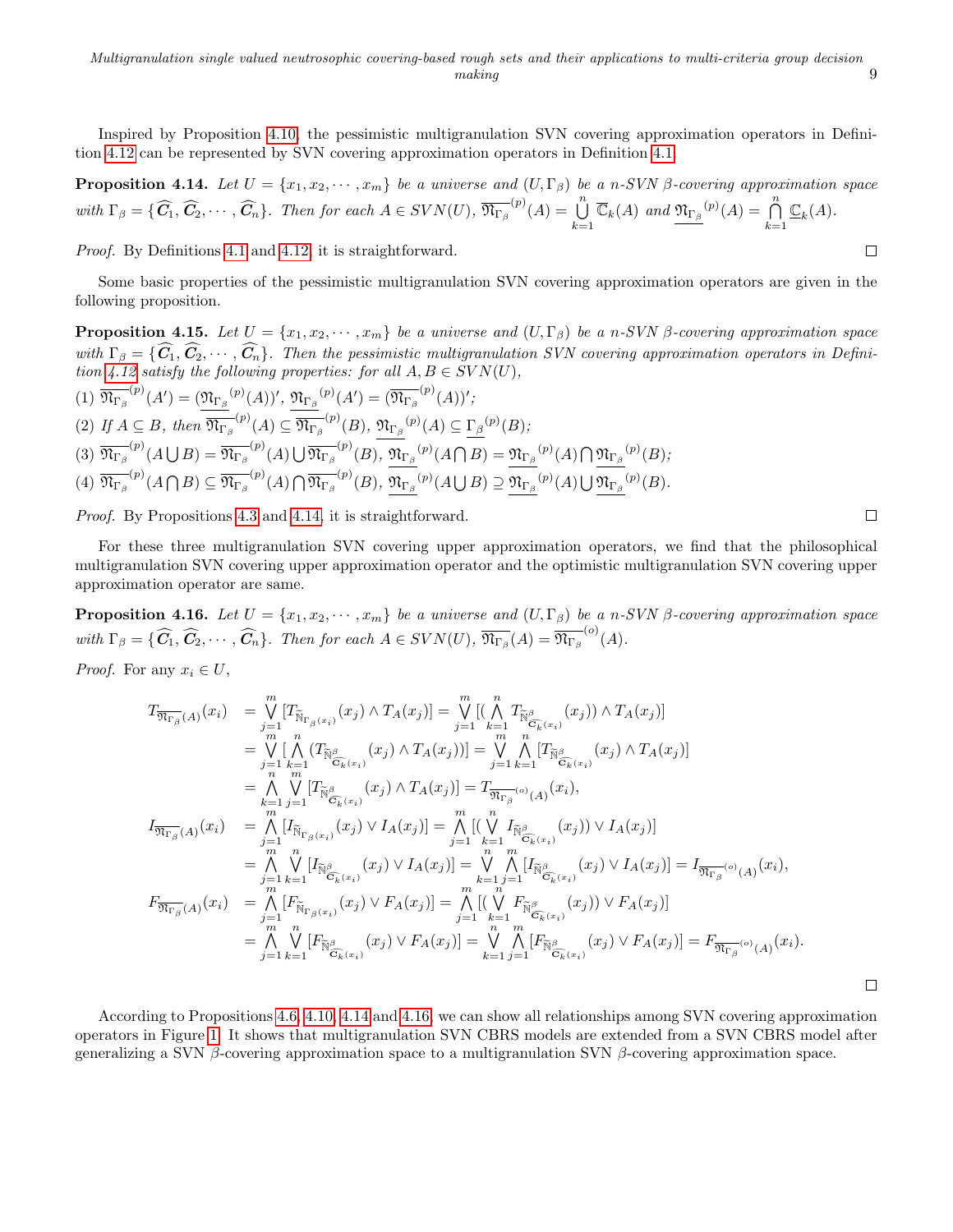<span id="page-9-1"></span>

Figure 1: The relationships among SVN covering approximation operators.

## <span id="page-9-0"></span>5 Conditions for different *n*-SVN  $\beta$ -coverings produce the same multigranulation SVN covering approximation operators

There are three pairs of multigranulation SVN covering approximation operators in Section [4.](#page-3-0) In this section, we present some conditions under which different  $n$ -SVN  $\beta$ -coverings can induce the same multigranulation SVN covering approximation of any SVN subset. Because multigranulation SVN CBRS models are presented based on SVN CBRS model, we find conditions under which different SVN  $\beta$ -coverings can induce the same SVN covering approximation firstly. Then these conditions are generalized to the statement of multigranulation SVN covering approximation of any SVN subset.

<span id="page-9-2"></span>**Proposition 5.1.** Let  $\widehat{C}_1$ ,  $\widehat{C}_2$  be two SVN  $\beta$ -coverings of U. If  $\widetilde{\mathbb{N}}_{\widehat{C}_1(x)}^{\beta} = \widetilde{\mathbb{N}}_{\widehat{C}_2(x)}^{\beta}$  for any  $x \in U$ , then

$$
\overline{\mathbb{C}}_1(A) = \overline{\mathbb{C}}_2(A) \text{ and } \underline{\mathbb{C}}_1(A) = \underline{\mathbb{C}}_2(A) \text{ for any } A \in SVN(U).
$$

Proof. According to Definition [4.1,](#page-3-5) it is straightforward.

Inspired by Proposition [5.1,](#page-9-2) we generalize the notion of SVN β-neighborhood to SVN β-neighborhood system.

<span id="page-9-3"></span>**Definition 5.2.** Let  $\hat{\mathbf{C}}$  be a SVN  $\beta$ -covering of U and  $\hat{\mathbf{C}} = \{C_1, C_2, \ldots, C_l\}$ . For each  $x \in U$ , the SVN  $\beta$ -neighborhood system  $\widehat{\aleph}_{\widehat{\mathcal{C}}}^{\beta}(x)$  of x about  $\widehat{\mathcal{C}}$  can be defined as:

$$
\widehat{\mathbb{N}}_{\widehat{\mathbf{C}}}^{\beta}(x) = \{ C_i \in \widehat{\mathbf{C}} : C_i(x) \geq \beta \}.
$$

According to Definition [2.3,](#page-2-6) we know  $\tilde{\mathbb{N}}_{\hat{\mathbf{C}}(x)}^{\beta} = \cap \hat{\mathbb{N}}_{\hat{\mathbf{C}}(x)}^{\beta}$  for each  $x \in U$ . Hence, another condition can be shown as follows.

<span id="page-9-5"></span>**Proposition 5.3.** Let  $\widehat{C}_1$ ,  $\widehat{C}_2$  be two SVN  $\beta$ -coverings of U. If  $\widehat{\mathbb{N}}_{\widehat{\mathbb{C}}}^{\beta}$  $\frac{\beta}{\widehat{C}_1}(x) = \widehat{\mathbb{N}}_{\widehat{\mathbb{C}}}^{\beta}$  $\sum_{i=1}^{\infty}$  (x) for any  $x \in U$ , then

$$
\overline{\mathbb{C}}_1(A) = \overline{\mathbb{C}}_2(A) \text{ and } \underline{\mathbb{C}}_1(A) = \underline{\mathbb{C}}_2(A) \text{ for any } A \in SVN(U).
$$

Proof. According to Proposition [5.1](#page-9-2) and Definition [5.2,](#page-9-3) it is straightforward.

<span id="page-9-4"></span>Let  $\widehat{C}_1$ ,  $\widehat{C}_2$  be two SVN  $\beta$ -coverings of U. If  $\widetilde{N}_{\bar{C}}^{\beta}$  $\frac{\beta}{\widehat{\mathbf{C}}_1}(x) = \widetilde{\mathbb{N}}_{\widetilde{\mathbf{C}}}^{\beta}$  $\widehat{C}_2(x)$  for each  $x \in U$ , then  $C_1$  is not necessarily equal to  $\widehat{\mathbf{C}}_2$ . The following example is presented to illustrate it.

 $\Box$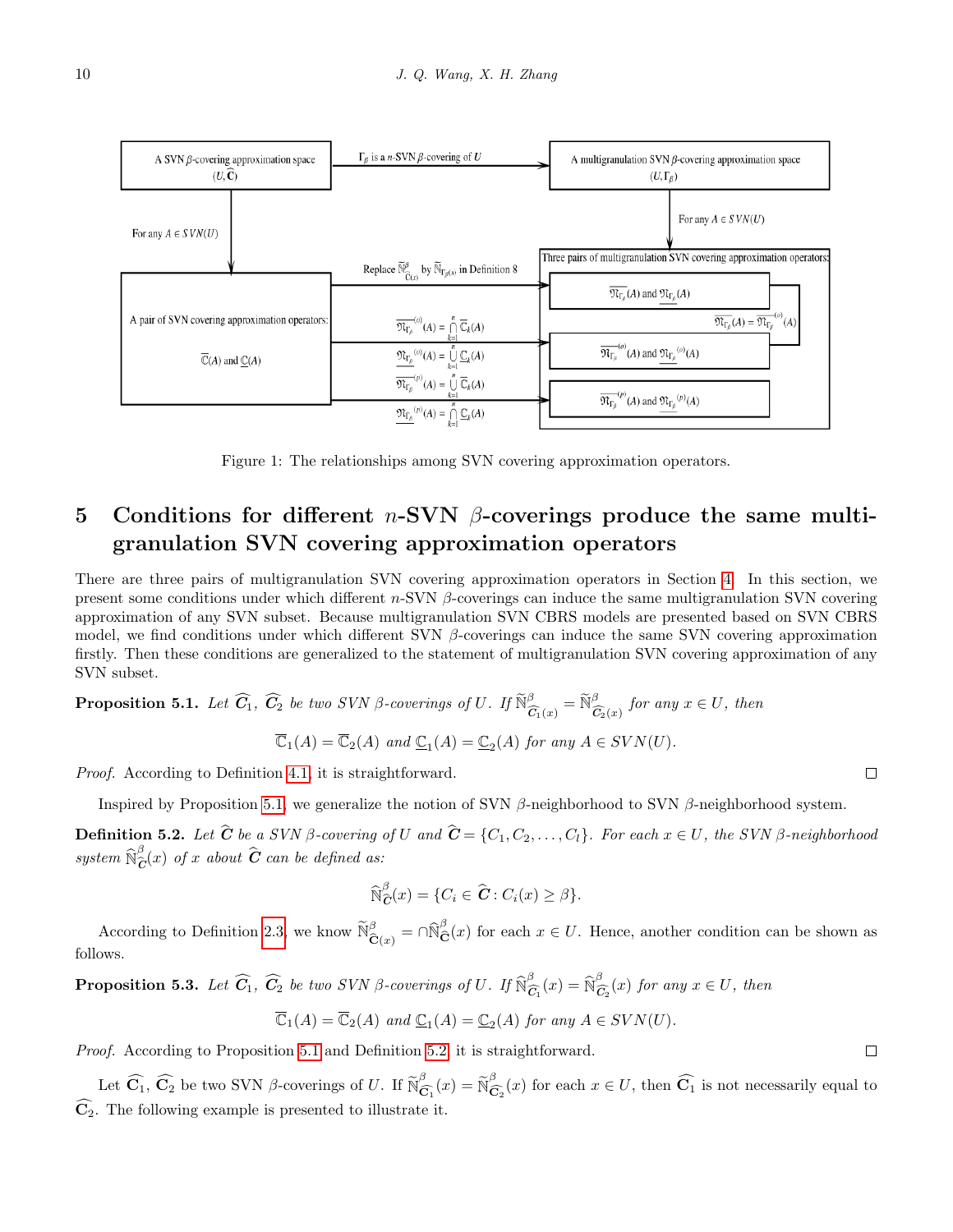**Example 5.4.** (Continued from Example [3.3\)](#page-2-5) Suppose  $\widehat{C}_3 = \widehat{C}_1 \cup \{C_{15}\}$ , where  $C_{15} = \frac{(0.2,0.7,0.5)}{x_1}$  $\frac{(0.7,0.5)}{x_1} + \frac{(0.7,0.4,0.8)}{x_2}$  $\frac{0.4,0.8)}{x_2}$  +  $(0.3, 0.7, 0.8)$  $\frac{(0.7,0.8)}{x_3}+\frac{(0.6,0.8,0.9)}{x_4}$  $\frac{(0.8,0.9)}{x_4} + \frac{(0.4,0.9,1)}{x_5}$  $\frac{1,0.9,1)}{x_5}$ . Then we have

$$
\widehat{\mathbb{N}}_{\widehat{G}_1}^{\beta}(x_1) = \{C_{11}, C_{12}\}, \widehat{\mathbb{N}}_{\widehat{G}_1}^{\beta}(x_2) = \{C_{11}, C_{14}\}, \widehat{\mathbb{N}}_{\widehat{G}_1}^{\beta}(x_3) = \{C_{12}, C_{14}\}, \widehat{\mathbb{N}}_{\widehat{G}_1}^{\beta}(x_4) = \{C_{11}\}, \widehat{\mathbb{N}}_{\widehat{G}_1}^{\beta}(x_5) = \{C_{12}, C_{13}, C_{14}\}, \widehat{\mathbb{N}}_{\widehat{G}_3}^{\beta}(x_1) = \{C_{11}, C_{12}\}, \widehat{\mathbb{N}}_{\widehat{G}_3}^{\beta}(x_2) = \{C_{11}, C_{14}\}, \widehat{\mathbb{N}}_{\widehat{G}_3}^{\beta}(x_3) = \{C_{12}, C_{14}\}, \widehat{\mathbb{N}}_{\widehat{G}_3}^{\beta}(x_4) = \{C_{11}\}, \widehat{\mathbb{N}}_{\widehat{G}_3}^{\beta}(x_5) = \{C_{12}, C_{13}, C_{14}\}.
$$

Hence,  $\widehat{\aleph}_{\widehat{\mathsf{C}}}^{\beta}$  $\frac{\beta}{\widehat{C}_1}(x_i) = \widehat{\mathbb{N}}_{\widehat{\mathbb{C}}}^{\beta}$  $C_{\widehat{C}_3}(x_i)$  for any  $i \in \{1, 2, 3, 4, 5\}$ , but  $C_1 \neq C_3$ .

Inspired by Example [5.4,](#page-9-4) we shall consider under what conditions two SVN  $\beta$ -coverings can induce the same  $\beta$ neighborhood system for each element in the universe.

<span id="page-10-0"></span>**Definition 5.5.** Let  $\hat{\mathbf{C}}$  be a SVN  $\beta$ -covering of U and  $C \in \hat{\mathbf{C}}$ . We call C as a SVN  $\beta$ -relevant element of  $\hat{\mathbf{C}}$ , if there exists  $x \in U$  such that  $C(x) \geq \beta$ ; otherwise, we call C as a SVN  $\beta$ -irrelevant element of C. If all elements in C are SVN β-relevant elements, then  $\hat{C}$  is SVN β-relevant; otherwise,  $\hat{C}$  is SVN β-irrelevant.

**Example 5.6.** (Continued from Example [5.4\)](#page-9-4) Let  $\beta = \langle 0.6, 0.3, 0.7 \rangle$ . Since C<sub>15</sub> is a SVN  $\beta$ -irrelevant element of  $\hat{C}_3$ and  $C_{1j}$  (j  $\in$  {1, 2, 3, 4}) are SVN  $\beta$ -relevant elements of  $\widehat{C}_3$ ,  $\widehat{C}_3$  is SVN  $\beta$ -irrelevant and  $\widehat{C}_1$  is SVN  $\beta$ -relevant.

Then two properties of SVN  $\beta$ -irrelevant elements are given in the following two propositions.

**Proposition 5.7.** Let  $\hat{\mathbf{C}}$  be a SVN  $\beta$ -covering of U and  $C \in \hat{\mathbf{C}}$ . If C is a SVN  $\beta$ -irrelevant element of  $\hat{\mathbf{C}}$ , then  $\hat{\mathbf{C}}$ -{C} is still a  $SVN \beta$ -covering of  $U$ .

Proof. By Definition [5.5,](#page-10-0) it is straightforward.

<span id="page-10-1"></span>**Proposition 5.8.** Let  $\hat{\mathbf{C}}$  be a SVN  $\beta$ -covering of U, C be a SVN  $\beta$ -irrelevant element of  $\hat{\mathbf{C}}$  and  $C_1 \in \hat{\mathbf{C}} - \{C\}$ . Then  $C_1$  is a SVN β-irrelevant element of  $\hat{\mathbf{C}}$  if and only if  $C_1$  is a SVN β-irrelevant element of  $\hat{\mathbf{C}}$  – {C}.

Proof. By Definition [5.5](#page-10-0) and Proposition [5.8,](#page-10-1) it is straightforward.

After deleting all SVN β-irrelevant elements of a SVN β-covering, we call the new SVN β-covering as SVN β-base.

**Definition 5.9.** Let  $\hat{\mathbf{C}}$  be a SVN  $\beta$ -covering of U and  $\hat{\mathbf{B}} \subseteq \hat{\mathbf{C}}$ . If  $\hat{\mathbf{C}} - \hat{\mathbf{B}}$  is the family of all SVN  $\beta$ -irrelevant elements of  $\widehat{C}$ , then we call  $\widehat{B}$  as the SVN  $\beta$ -base of  $\widehat{C}$ , which is denoted by  $\Lambda^{\beta}(\widehat{C})$ .

A SVN  $\beta$ -covering and its SVN  $\beta$ -base have the same SVN  $\beta$ -neighborhood system for any  $x \in U$ .

<span id="page-10-2"></span>**Proposition 5.10.** Let  $\hat{\mathbf{C}}$  be a SVN  $\beta$ -covering of U. For any  $x \in U$ ,  $\widehat{\mathbb{N}}_{\widehat{\mathbf{C}}}^{\beta}(x) = \widehat{\mathbb{N}}_{\Lambda}^{\beta}$  $\int_{\Lambda^{\beta}(\widehat{\mathcal{C}})}^{0}(x).$ 

Proof. It is straightforward.

According to Propositions [5.3](#page-9-5) and [5.10,](#page-10-2) another condition under which different SVN  $\beta$ -coverings can induce the same SVN covering approximation is presented.

<span id="page-10-3"></span>**Proposition 5.11.** Let  $\widehat{C_1}$ ,  $\widehat{C_2}$  be two SVN  $\beta$ -coverings of U. If  $\Lambda^{\beta}(\widehat{C_1}) = \Lambda^{\beta}(\widehat{C_2})$ , then

$$
\overline{\mathbb{C}}_1(A) = \overline{\mathbb{C}}_2(A) \text{ and } \underline{\mathbb{C}}_1(A) = \underline{\mathbb{C}}_2(A) \text{ for any } A \in SVN(U).
$$

Proof. According to Proposition [5.10,](#page-10-2) we have

$$
\Lambda^{\beta}(\widehat{C_1}) = \Lambda^{\beta}(\widehat{C_2}) \Rightarrow \widehat{\mathbb{N}}^{\beta}_{\Lambda^{\beta}(\widehat{C_1})}(x) = \widehat{\mathbb{N}}^{\beta}_{\Lambda^{\beta}(\widehat{C_2})}(x) \Rightarrow \widehat{\mathbb{N}}^{\beta}_{\widehat{C_1}}(x) = \widehat{\mathbb{N}}^{\beta}_{\widehat{C_2}}(x) \text{ for any } x \in U.
$$
  
tion 5.3, we know  $\overline{\mathbb{C}}_1(A) = \overline{\mathbb{C}}_2(A)$  and  $\mathbb{C}_1(A) = \mathbb{C}_2(A)$  for any  $A \in SVN(U)$ .

Then by Proposition [5.3,](#page-9-5) we know  $\overline{\mathbb{C}}_1(A) = \overline{\mathbb{C}}_2(A)$  and  $\underline{\mathbb{C}}_1(A) = \underline{\mathbb{C}}_2(A)$  for any  $A \in SVN(U)$ .

To find conditions under which different SVN  $\beta$ -coverings can induce the same multigranulation SVN covering approximation, these above conditions are generalized. Let  $(U, \Gamma_{\beta})$  be a n-SVN  $\beta$ -covering approximation space with  $\Gamma_{\beta} = \{ \widehat{\mathbf{C}}_1, \widehat{\mathbf{C}}_2, \cdots, \widehat{\mathbf{C}}_n \}.$  Then we denote  $\widetilde{\mathbb{N}}_{\Gamma_{\beta}}(x)$  and  $\widetilde{\mathbb{N}}_{\Lambda(\Gamma_{\beta})}(x)$  by:

$$
\widetilde{\mathbb{N}}_{\Gamma_{\beta}}(x) = \{ \widetilde{\mathbb{N}}^{\beta}_{\widehat{\mathbf{C}}_{i}(x)} : 1 \leq i \leq n \} \text{ and } \widetilde{\mathbb{N}}_{\Lambda(\Gamma_{\beta})}(x) = \{ \widetilde{\mathbb{N}}^{\beta}_{\Lambda^{\beta}(\widehat{\mathbf{C}}_{i})(x)} : 1 \leq i \leq n \}.
$$

$$
\Box
$$

 $\Box$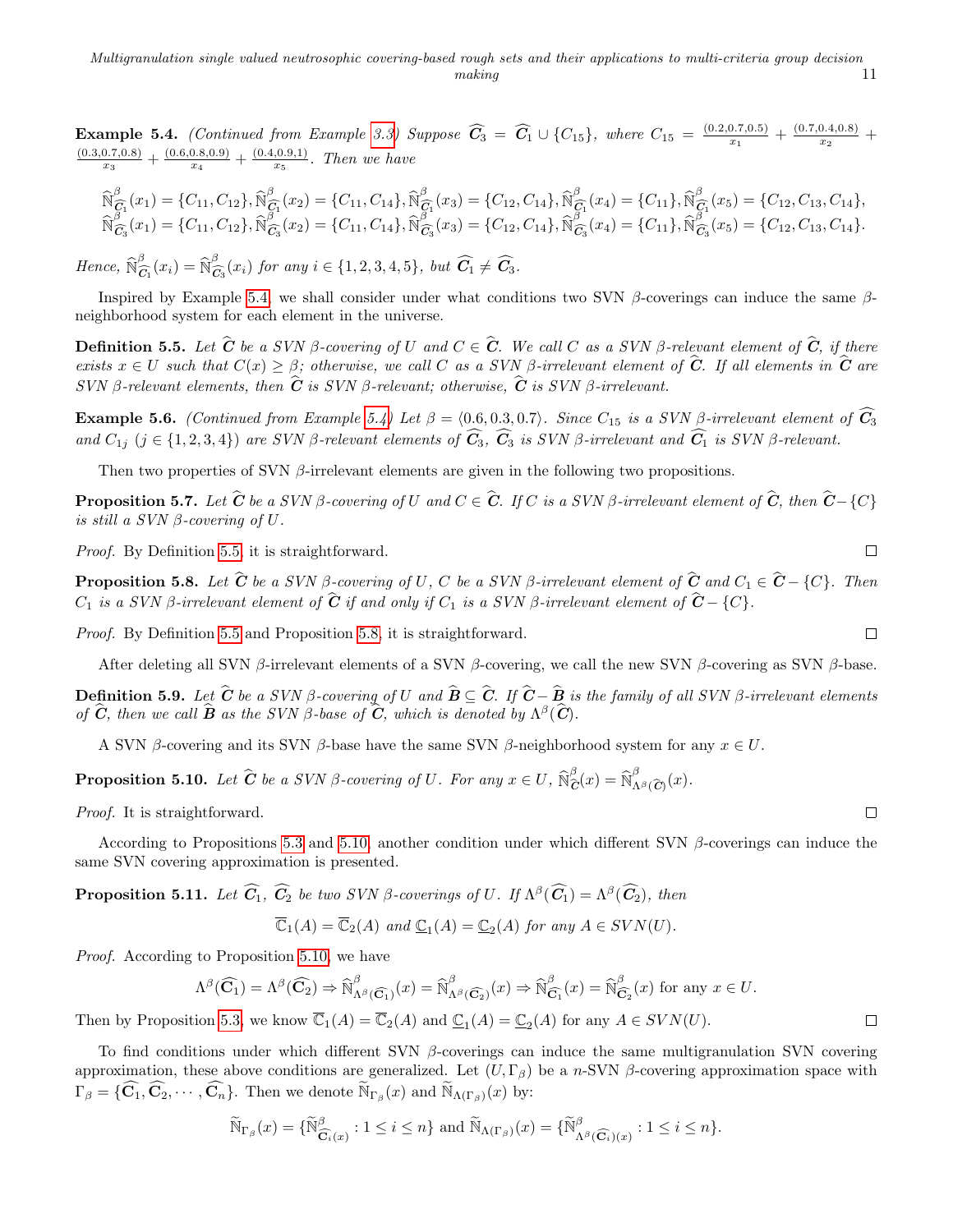**Proposition 5.12.** Let  $\Gamma^1_\beta$  and  $\Gamma^2_\beta$  be two n-SVN  $\beta$ -coverings of U. If  $\widetilde{\mathbb{N}}_{\Gamma^1_\beta}(x) = \widetilde{\mathbb{N}}_{\Gamma^2_\beta}(x)$  for any  $x \in U$ , then for any  $A \in SVN(U),$ 

$$
\overline{\mathfrak{N}_{\Gamma_{\beta}^{1}}}(A) = \overline{\mathfrak{N}_{\Gamma_{\beta}^{2}}}(A), \ \mathfrak{N}_{\Gamma_{\beta}^{1}}(A) = \mathfrak{N}_{\Gamma_{\beta}^{2}}(A),
$$
\n
$$
\overline{\mathfrak{N}_{\Gamma_{\beta}^{1}}}^{(o)}(A) = \overline{\mathfrak{N}_{\Gamma_{\beta}^{2}}}^{(o)}(A), \ \mathfrak{N}_{\Gamma_{\beta}^{1}}^{(o)}(A) = \mathfrak{N}_{\Gamma_{\beta}^{2}}^{(o)}(A),
$$
\n
$$
\overline{\mathfrak{N}_{\Gamma_{\beta}^{1}}}^{(p)}(A) = \overline{\mathfrak{N}_{\Gamma_{\beta}^{2}}}^{(p)}(A), \ \overline{\mathfrak{N}_{\Gamma_{\beta}^{1}}}^{(p)}(A) = \overline{\mathfrak{N}_{\Gamma_{\beta}^{2}}}^{(p)}(A).
$$

Proof. According to Propositions [4.10,](#page-7-0) [4.14](#page-8-0) and [5.1,](#page-9-2) it is straightforward.

**Proposition 5.13.** Let  $\Gamma^1_\beta$  and  $\Gamma^2_\beta$  be two n-SVN  $\beta$ -coverings of U. If  $\widetilde{\mathbb{N}}_{\Lambda(\Gamma^1_\beta)}(x) = \widetilde{\mathbb{N}}_{\Lambda(\Gamma^2_\beta)}(x)$  for any  $x \in U$ , then

$$
\mathfrak{N}_{\Gamma_{\beta}^{1}}(A) = \mathfrak{N}_{\Gamma_{\beta}^{2}}(A), \ \mathfrak{N}_{\Gamma_{\beta}^{1}}(A) = \mathfrak{N}_{\Gamma_{\beta}^{2}}(A), \n\overline{\mathfrak{N}_{\Gamma_{\beta}^{1}}}^{(o)}(A) = \overline{\mathfrak{N}_{\Gamma_{\beta}^{2}}}^{(o)}(\overline{A}), \ \mathfrak{N}_{\Gamma_{\beta}^{1}}^{(o)}(\overline{A}) = \mathfrak{N}_{\Gamma_{\beta}^{2}}^{(o)}(A), \n\overline{\mathfrak{N}_{\Gamma_{\beta}^{1}}}^{(p)}(A) = \overline{\mathfrak{N}_{\Gamma_{\beta}^{2}}}^{(p)}(A), \ \overline{\mathfrak{N}_{\Gamma_{\beta}^{1}}}^{(p)}(A) = \overline{\mathfrak{N}_{\Gamma_{\beta}^{2}}}^{(p)}(A).
$$

Proof. According to Propositions [4.10,](#page-7-0) [4.14](#page-8-0) and [5.11,](#page-10-3) it is straightforward.

### <span id="page-11-0"></span>6 Applications to the problem of MCGDM

In this section, we present three approaches to the problem of MCGDM under the (philosophical, optimistic and pessimistic) multigranulation SVN CBRS models which are presented in Section [4.](#page-3-0) Then, a comparative study with other methods is shown.

#### 6.1 The Problem of MCGDM

In the paper production process, there are many on-line detection systems for paper defects. But when the printers buy the paper, they have to judge whether the paper has any paper defects and whether these paper defects affect the printing. At this time, it can only be detected manually. In this subsection, we will introduce this issue.

Let  $U = \{x_i : i = 1, 2, \dots, m\}$  be the set of some papers and  $V = \{y_j | j = 1, 2, \dots, l\}$  be the l main symptoms (such as spot, steak and so on) for a paper defect B. Suppose that the printer X invites experts  $R_k$   $(k = 1, 2, \dots, n)$ to evaluate every paper  $x_i$   $(i = 1, 2, \dots, m)$ .

Suppose that every expert  $R_k$   $(k = 1, 2, \dots, n)$  believes the paper  $x_i \in U$   $(i = 1, 2, \dots, m)$  has a symptom value  $C_{kj}$   $(j = 1, 2, \dots, l)$ , denoted by  $C_{kj}(x_i) = \langle T_{C_{kj}}(x_i), I_{C_{kj}}(x_i, F_{C_{kj}}(x_i)) \rangle$ , where  $T_{C_{kj}}(x_i) \in [0, 1]$  is the degree that expert  $R_k$  confirms paper  $x_i$  has symptom  $y_j$ ,  $I_{C_{kj}}(x_i) \in [0,1]$  is the degree that expert  $R_k$  is not sure paper  $x_i$ has symptom  $y_j$ ,  $F_{C_{ki}}(x_i) \in [0,1]$  is the degree that expert  $R_k$  confirms paper  $x_i$  does not have symptom  $y_j$ , and  $T_{C_{kj}}(x_i) + I_{C_{kj}}(x_i) + F_{C_{kj}}(x_i) \leq 3.$ 

Let  $\beta = \langle a, b, c \rangle$  be the critical value. If for any paper  $x_i \in U$ , there exists at least one symptom  $y_j \in V$  such that the symptom value  $C_{kj}$  for paper  $x_i$  is not less than  $\beta$ , respectively, then  $\Gamma_{\beta} = {\mathbf{C}_1, \mathbf{C}_2, \cdots, \mathbf{C}_n}$ , where  $\mathbf{C}_k =$  $\{C_{k1}, C_{k2}, \cdots, C_{kl}\},$  for all  $1 \leq k \leq n$ , is a n-SVN  $\beta$ -covering of U for some SVN value  $\beta$ .

If d is a possible degree, e is an indeterminacy degree and f is an impossible degree of the paper defect  $B$  of every paper  $x_i \in U$  that is diagnosed by the printer X, denoted by  $A(x_k) = \langle d, e, f \rangle$ , then the decision maker (the printer X) for the MCGDM problem needs to know how to evaluate whether or not the papers  $x_i \in U$  has the paper defect B.

**Remark 6.1.** Let  $\Gamma = \{\widehat{C}_1, \widehat{C}_2, \cdots, \widehat{C}_n\}$ , where  $\widehat{C}_k \subseteq SVN(U)$ . It is an important problem to determine the critical value  $\beta$  such that  $\Gamma$  is a n-SVN  $\beta$ -covering of U. We can use the following method to find the range of  $\beta$ . Firstly, we | V Γ|  $\frac{|C_k|}{\bigwedge}$  $\bigvee$ | W Γ|  $\frac{|C_k|}{\bigvee}$  $\bigwedge^{ |U|}$ | W Γ|  $\frac{|C_k|}{\bigvee}$  $\bigwedge^{|\mathnormal{U}|}$ 

suppose a SVN number  $\alpha =$  $k=1$ (  $j=1$  $\bigvee_{i=1} T_{C_{kj}}(x_i)$ ,  $k=1$ (  $j=1$  $\bigwedge_{i=1} I_{C_{kj}}(x_i)$ ),  $k=1$ (  $j=1$  $\bigwedge_{i=1}$   $F_{C_{kj}}(x_i)$  > Secondly, if  $\Gamma$  is a n-

SVN  $\alpha$ -covering of U, then  $\Gamma$  is a n-SVN  $\beta$ -covering of U for any  $\beta$  ( $\beta \leq \alpha$ ). Finally, if  $\Gamma$  is not a n-SVN  $\alpha$ -covering of U, then we should change some numbers of  $\alpha$  with the minimal step, denoted by  $\alpha_1$ , such that it is a n-SVN  $\alpha_1$ -covering of U. Hence, Γ is a n-SVN β-covering of U for any  $\beta$  ( $\beta \leq \alpha_1$ ). In Example [3.3,](#page-2-5) we suppose  $\alpha = 0.6, 0.2, 0.4 >$ according to this method. But  $\Gamma$  is not a n-SVN  $\alpha$ -covering of U. After changing  $\alpha$  as  $\alpha_1 = 0.6, 0.3, 0.5 >$  with the step 0.1, we find  $\Gamma$  is a n-SVN  $\alpha_1$ -covering of U. Hence, for any  $\beta \leq \alpha_1$ ,  $\Gamma$  is a n-SVN  $\beta$ -covering of U.

 $\Box$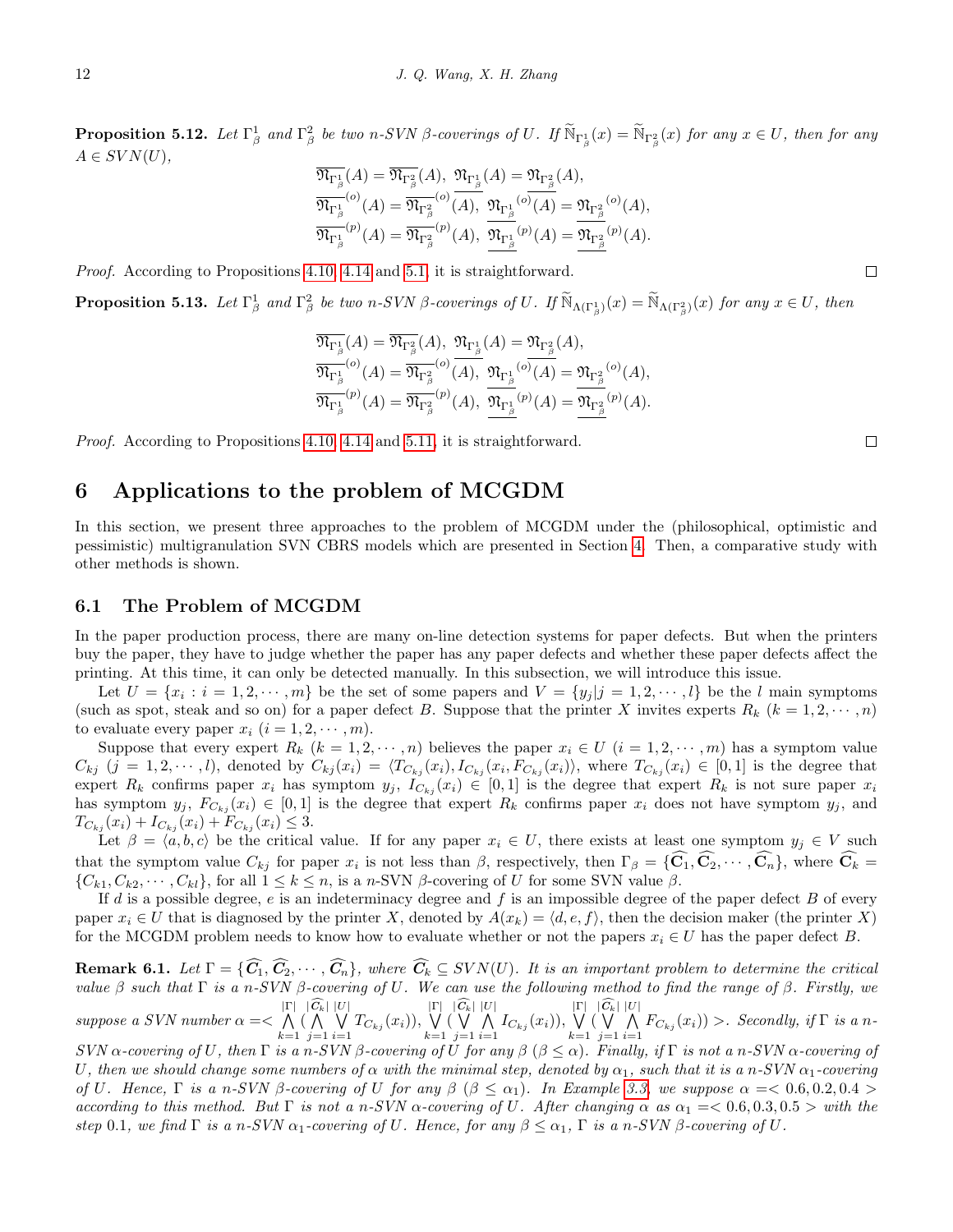#### 6.2 MCGDM Algorithms

In this subsection, we present the Algorithm [1](#page-0-0) of MCGDM under the framework of the philosophical multigranulation SVN CBRS model.

Algorithm 1 The MCGDM algorithm based on the philosophical multigranulation SVN CBRS model.

**Input**: SVN decision information system  $(U, \beta, \Gamma_{\beta}, A)$ . Output: The score ordering for all alternatives.

- 1: Compute SVN  $\beta$ -neighborhood  $\widetilde{\mathbb{N}}^{\beta}_{\widehat{\mathbf{G}}_k(x)}$  of x about  $\widehat{\mathbf{C}}$ , for all  $x \in U$  and  $k = 1, 2, \dots, n$ , according to Definition [2.3;](#page-2-6)
- 2: Compute SVN β-neighborhood  $\widetilde{N}_{\Gamma_{\beta}}(x)$  of x about  $\Gamma_{\beta}$ , for any  $x \in U$ , according to Definition [3.2;](#page-2-4)
- 3: Compute the philosophical multigranulation SVN covering upper approximation  $\mathfrak{N}_{\Gamma_{\beta}}(A)$  and lower approx-

imation  $\mathfrak{N}_{\Gamma_{\beta}}(A)$  of A, according to Definition [4.4;](#page-5-0)

- 4: Compute  $\overline{R}_A = \overline{\mathfrak{N}_{\Gamma_\beta}}(A) \oplus \mathfrak{N}_{\Gamma_\beta}(A)$  according to (6) in the basic operations on  $SVN(U);$
- 5: For each alternative  $x$ , compute

$$
s(x)=\frac{T_{\tilde{R}_A}(x)}{\sqrt{(T_{\tilde{R}_A}(x))^2+(I_{\tilde{R}_A}(x))^2+(F_{\tilde{R}_A}(x))^2}};
$$

6: Rank all  $s(x)$  and select the paper which is more likely to have the paper defect B.

In Step 5,  $s(x)$  is the cosine similarity measure between  $\widetilde{R}_A(x)$  and the ideal solution  $(1,0,0)$ , which was proposed by Ye [\[28\]](#page-17-8). In Step 6, we rank all  $s(x)$  by the principle of numerical size. Inspired by Algorithm [1,](#page-0-0) we present the Algorithm [2](#page-0-0) of MCGDM under the framework of the optimistic multigranulation SVN CBRS model.

Algorithm 2 The MCGDM algorithm based on the optimistic multigranulation SVN CBRS model.

**Input:** SVN decision information system  $(U, \beta, \Gamma_{\beta}, A)$ . Output: The score ordering for all alternatives.

2: Compute the optimistic multigranulation SVN covering upper approximation  $\overline{\mathfrak{N}_{\Gamma_\beta}}^{(o)}(A)$  and lower approximation  $\mathfrak{N}_{\Gamma_{\beta}}^{(o)}(A)$  of A, according to Definition [4.8;](#page-6-1)

tion [2.3;](#page-2-6)

- 3: Compute  $\overline{R}_A^{(o)} = \overline{\mathfrak{N}_{\Gamma_\beta}}^{(o)}(A) \oplus \mathfrak{N}_{\Gamma_\beta}^{(o)}(A)$  according to (6) in the basic operations on  $SVN(U);$
- 1: Compute SVN β-neighborhood  $\widetilde{\mathbb{N}}_{\widehat{G}_k(x)}^{\beta}$  of x about  $\widehat{C}$ , for all  $x \in U$  and  $k = 1, 2, \dots, n$ , according to Defini-4: For each alternative  $x$ , compute

$$
(x)=\frac{T_{\tilde{R}_A^{(o)}}(x)}{\sqrt{(T_{\tilde{R}_A^{(o)}}(x))^2+(I_{\tilde{R}_A^{(o)}}(x))^2+(F_{\tilde{R}_A^{(o)}}(x))^2}};
$$

5: Rank all  $s(x)$  and select the paper which is more likely to have the paper defect B.

Algorithm [2](#page-0-0) is presented based on the optimistic multigranulation SVN CBRS model. If Steps 2, 3, 4 in Algorithm [2](#page-0-0) are replaced by the pessimistic multigranulation SVN covering upper approximation  $\overline{\mathfrak{N}_{\Gamma_\beta}}^{(p)}(A)$  and lower approximation  $\mathfrak{N}_{\Gamma_{\beta}}^{(p)}(A)$ , then Algorithm [3](#page-0-0) is presented.

Algorithm 3 The MCGDM algorithm based on the pessimistic multigranulation SVN CBRS model.

**Input**: SVN decision information system  $(U, \beta, \Gamma_{\beta}, A)$ . Output: The score ordering for all alternatives.

- 1: Compute SVN β-neighborhood  $\widetilde{\mathbb{N}}_{\widehat{G}_k(x)}^{\beta}$  of x about  $\widehat{C}$ , for all  $x \in U$  and  $k = 1, 2, \dots, n$ , according to Definition [2.3;](#page-2-6)
- 2: Compute the pessimistic multigranulation SVN covering upper approximation  $\overline{\mathfrak{N}_{\Gamma_\beta}}^{(p)}(A)$  and lower approximation  $\mathfrak{N}_{\Gamma_{\beta}}^{(p)}(A)$  of A, according to Definition [4.12;](#page-7-2)
- 3: Compute  $\overline{R}_A^{(p)} = \overline{\mathfrak{N}_{\Gamma_\beta}}^{(p)}(A) \oplus \mathfrak{N}_{\Gamma_\beta}^{(p)}(A)$  according to (6) in the basic operations on  $SVN(U)$ ;
- 4: For each alternative x, compute

 $\boldsymbol{s}$ 

$$
s(x)=\frac{T_{\tilde{R}^{(p)}_A}(x)}{\sqrt{(T_{\tilde{R}^{(p)}_A}(x))^2+(I_{\tilde{R}^{(p)}_A}(x))^2+(F_{\tilde{R}^{(p)}_A}(x))^2}};
$$

5: Rank all  $s(x)$  and select the paper which is more likely to have the paper defect B.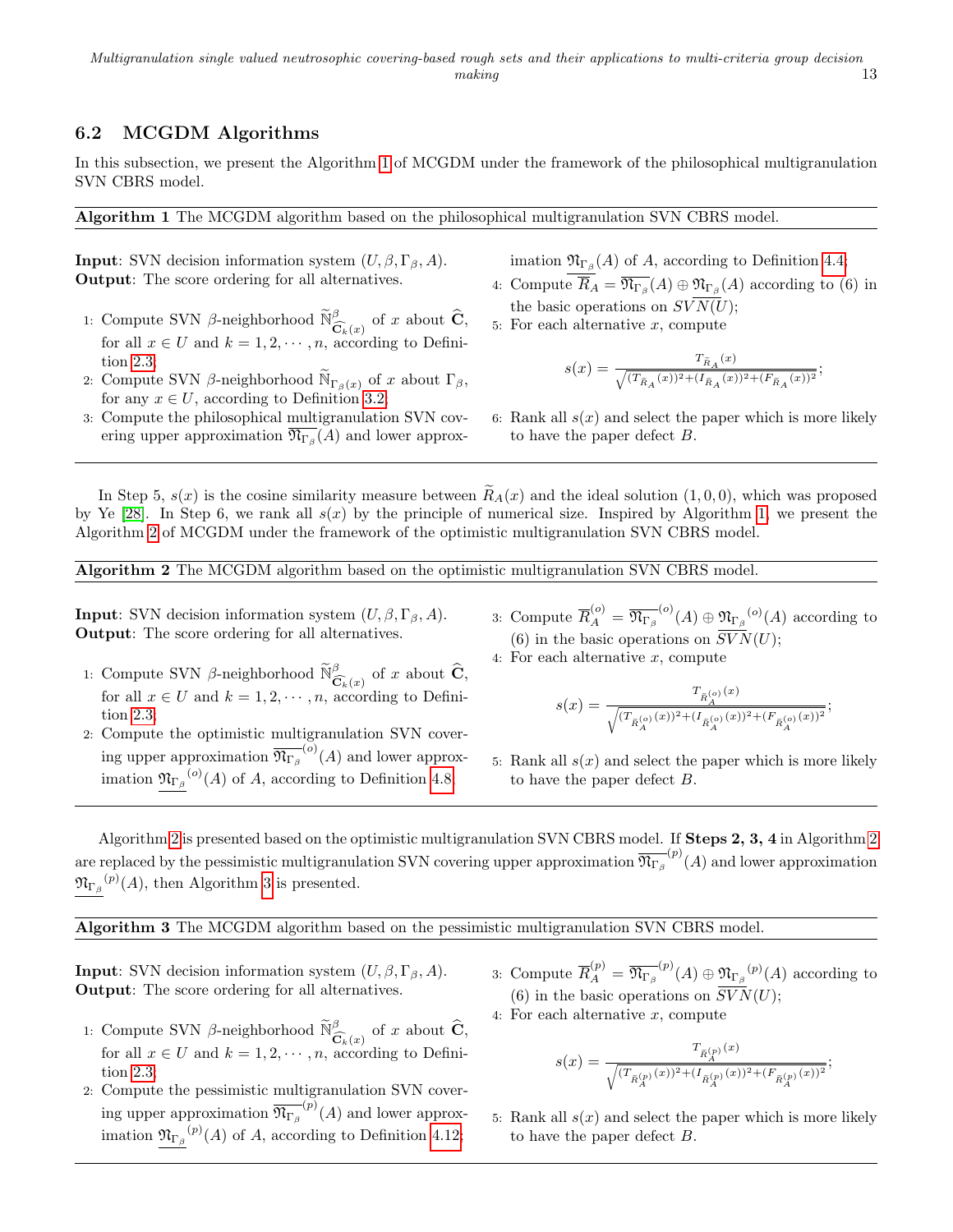#### 6.3 An applied example

<span id="page-13-0"></span>**Example 6.2.** Assume that  $U = \{x_1, x_2, x_3, x_4, x_5\}$  is a set of papers. By the paper defect's symptoms, we write  $V = \{y_1, y_2, y_3, y_4\}$  to be four main symptoms (spot, steak, crater and fracture) for a paper defect B. Suppose that the printer X invites two experts  $R_k$   $(k = 1, 2)$  $(k = 1, 2)$  $(k = 1, 2)$  to evaluate every paper  $x_i$   $(i = 1, 2, \dots, 5)$  as in Tables 1 and [2.](#page-2-2)

Let  $\beta = \langle 0.6, 0.3, 0.7 \rangle$  be the critical value. Then,  $\Gamma_{\beta} = \{C_1, C_2\}$ , where  $C_k = \{C_{k1}, C_{k2}, C_{k3}, C_{k4}\}$ , for all  $k = 1, 2,$ is a 2-SVN  $\beta$ -coverings of U. Assume that the printer X diagnosed the value  $A = \frac{(0.6,0.3,0.5)}{x_1}$  $\frac{(0.3,0.5)}{x_1} + \frac{(0.4,0.5,0.1)}{x_2}$  $\frac{(0.5,0.1)}{x_2} + \frac{(0.3,0.2,0.6)}{x_3}$  $\frac{0.2,0.0)}{x_3} +$  $\frac{(0.5,0.3,0.4)}{x} + \frac{(0.7,0.2,0.3)}{x}$  of the paper defect B of every paper. Algorithm [1](#page-0-0) is first used for Example [6.2.](#page-13-0)

 $x_4$  is  $x_5$  by the paper action boy corry paper. Engines 1 is just<br>Step 1: All  $\sum_{k=0}^{x_5}$  (k = 1, 2) for any  $1 \le i \le 5$  are shown in Tables [3](#page-2-3) and [4.](#page-2-3)

Step 2: All  $\widetilde{\mathbb{N}}_{\Gamma_{\beta}(x_i)}$  for any  $1 \leq i \leq 5$  are shown in Table [5.](#page-3-1) Step 3:

$$
\mathfrak{N}_{\Gamma_{\beta}}(A) = \{ \langle x_1, 0.6, 0.3, 0.5 \rangle, \langle x_2, 0.5, 0.4, 0.6 \rangle, \langle x_3, 0.7, 0.3, 0.5 \rangle, \langle x_4, 0.6, 0.3, 0.5 \rangle, \langle x_5, 0.6, 0.3, 0.6 \rangle \},
$$
\n
$$
\mathfrak{N}_{\Gamma_{\beta}}(A) = \{ \langle x_1, 0.7, 0.4, 0.5 \rangle, \langle x_2, 0.4, 0.4, 0.4 \rangle, \langle x_3, 0.6, 0.4, 0.6 \rangle, \langle x_4, 0.6, 0.5, 0.5 \rangle, \langle x_5, 0.7, 0.4, 0.5 \rangle \}.
$$

Step 4:

 $R_A = \mathfrak{N}_{\Gamma_\beta}(A) \oplus \mathfrak{N}_{\Gamma_\beta}(A)$  $=\{\langle x_1, 0.88, 0.12, 0.25\rangle, \langle x_2, 0.70, 0.16, 0.24\rangle, \langle x_3, 0.88, 0.12, 0.30\rangle, \langle x_4, 0.84, 0.15, 0.25\rangle, \langle x_5, 0.88, 0.12, 0.30\rangle\}.$ 

Step 5: We can obtain  $s(x_i)$   $(i = 1, 2, \dots, 5)$  as follows:

$$
s(x_1) = 0.954, s(x_2) = 0.925, s(x_3) = 0.939, s(x_4) = 0.945, s(x_5) = 0.939.
$$

Step 6: According to the order of  $s(x_i)$   $(i = 1, 2, \dots, 5)$ , we have:

$$
x_2 < x_3 \approx x_5 < x_4 < x_1.
$$

Therefore, the printer X diagnoses that the paper  $x_1$  is more likely to have the paper defect B. Then, Algorithm [2](#page-0-0) is used for Example [6.2.](#page-13-0) We can obtain  $s(x_i)$   $(i = 1, 2, \dots, 5)$  by Algorithm [2.](#page-0-0)

 $s(x_1) = 0.950, s(x_2) = 0.925, s(x_3) = 0.939, s(x_4)0.945, s(x_5) = 0.939.$ 

According to the order of  $s(x_i)$   $(i = 1, 2, \dots, 5)$ , we have:

$$
x_2 < x_3 \approx x_5 < x_4 < x_1.
$$

Therefore, the printer X diagnoses that the paper  $x_1$  is more likely to have the paper defect B. Or Algorithm [3](#page-0-0) is also used for Example [6.2.](#page-13-0) We can obtain  $s(x_i)$   $(i = 1, 2, \dots, 5)$  by Algorithm [3.](#page-0-0)

 $s(x_1) = 0.945, s(x_2) = 0.908, s(x_3) = 0.957, s(x_4)0.941, s(x_5) = 0.950.$ 

According to the order of  $s(x_i)$   $(i = 1, 2, \dots, 5)$ , we have:

$$
x_2 < x_4 < x_1 < x_5 < x_3.
$$

Therefore, the printer X diagnoses that the paper  $x_3$  is more likely to have the paper defect B.

#### 6.4 A comparison analysis

In order to validate the feasibility of the proposed decision making method, a comparative study was conducted with other methods. These methods which were introduced in Liu [\[10\]](#page-16-20) and Li et al. [\[9\]](#page-16-21) are compared with the proposed approach using SVN information system.

Liu's method can be used for Example [6.2.](#page-13-0) Tables [1](#page-2-2) and [2](#page-2-2) are SVN decision matrices  $D_1$  and  $D_2$ , respectively. We suppose the weight vector  $\omega = (0.3, 0, 2, 0.4, 0.1)$  and  $\delta = (0.6, 0.4)$ . We get

$$
s(n_1) = 0.768, s(n_2) = 0.565, s(n_3) = 0.707, s(n_4) = 0.623, s(n_5) = 0.679.
$$

According to the cosine similarity degrees  $s(n_i)$   $(i = 1, 2, \dots, 5)$ , we obtain  $x_2 < x_4 < x_5 < x_3 < x_1$ . Hence, paper  $x_1$ is more likely to have the paper defect B.

Li's method can be used for Example [6.2.](#page-13-0) Tables [1](#page-2-2) and [2](#page-2-2) are SVN decision matrices  $D_1$  and  $D_2$ , respectively. We suppose the weight vectors  $\omega = (0.3, 0, 2, 0.4, 0.1), \delta = (0.6, 0.4)$  and  $p = q = 1$ . We get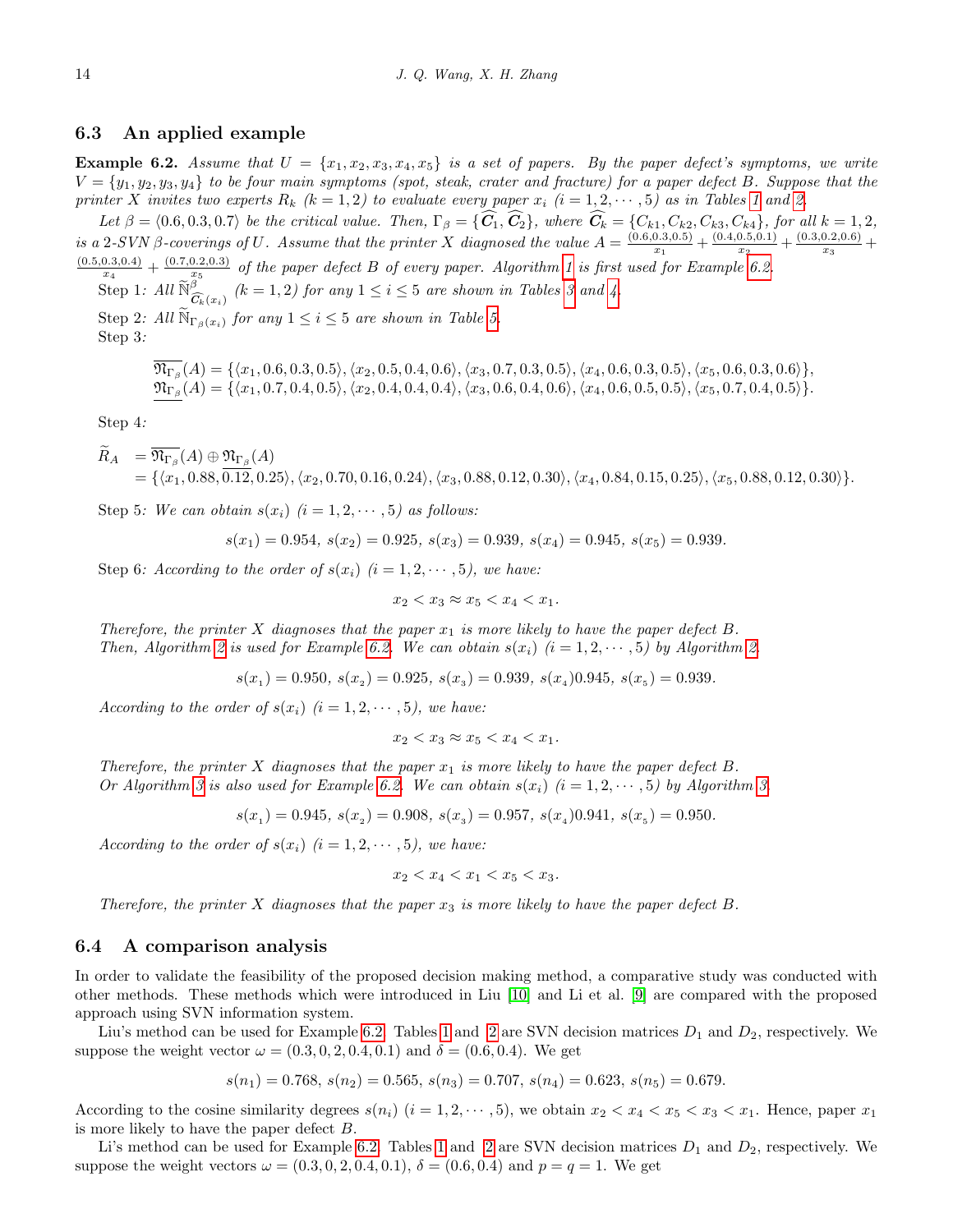$$
s(n_1) = 0.054, s(n_2) = 0.017, s(n_3) = 0.040, s(n_4) = 0.016, s(n_5) = 0.031.
$$

According to the cosine similarity degrees  $s(n_i)$   $(i = 1, 2, \dots, 5)$ , we obtain  $x_4 < x_2 < x_5 < x_3 < x_1$ . Therefore, paper  $x_1$  is more likely to have the paper defect B.

<span id="page-14-0"></span>All results are shown in Table [6](#page-14-0) and Figure [2.](#page-14-1) It can be seen from Table [6](#page-14-0) and Figure [2](#page-14-1) that the decision making result of our proposed methods (Algorithms [1](#page-0-0) and [2\)](#page-0-0), Lius method and Li's method is consistent, that is,  $x_1$  is most sick with the paper defect  $B$ . This phenomenon illustrates the effectiveness of our proposed method. At the same time, we can see that graphs of our methods (Algorithms [1, 2](#page-0-0) and [3\)](#page-0-0) are above the other methods from Figure [2.](#page-14-1) The graphs for Algorithms [1](#page-0-0) and [2](#page-0-0) are very close.

| Methods         | The final ranking                               | The paper is most sick with the paper defect $B$ |
|-----------------|-------------------------------------------------|--------------------------------------------------|
| Liu $[10]$      | $x_2 < x_4 < x_5 < x_3 < x_1$                   | $x_1$                                            |
| Li et al. $[9]$ | $x_4 < x_2 < x_5 < x_3 < x_1$                   | $x_1$                                            |
|                 | Algorithm 1 $x_2 < x_3 \approx x_5 < x_4 < x_1$ | $x_1$                                            |
|                 | Algorithm 2 $x_2 < x_3 \approx x_5 < x_4 < x_1$ | $x_1$                                            |
|                 | Algorithm 3 $x_2 < x_4 < x_1 < x_5 < x_3$       | $x_3$                                            |

Table 6: The results utilizing the different methods of Example [6.2](#page-13-0)

<span id="page-14-1"></span>

Figure 2: The chat of different values of papers in utilizing different methods in Example [6.2.](#page-13-0)

Liu [\[10\]](#page-16-20) and Li et al. [\[9\]](#page-16-21) presented the methods by SVN theory. In their methods, the results will be different by different  $\omega$  and  $\delta$ . In Example [6.2,](#page-13-0) we set  $\mathbf{w} = (0.3, 0.2, 0.4, 0.1)$  and  $\delta = (0.6, 0.4)$ . Then, Liu's method [\[10\]](#page-16-20) is based on the Hammer SVN number aggregation (HSVNNWA) operator. Using Liu's method, we obtain  $x_2 < x_4 < x_5 < x_3 < x_1$ . That is to say, paper  $x_1$  is more likely to be sick with the paper defect B. The method developed by Li et al. [\[9\]](#page-16-21) is based on the SVN number improved generalized weighted Heronian mean (NNIGWHM) operator. Then, we find that paper  $x_1$  is more likely to be sick with the paper defect  $B$  by using Li's method.

We use three types of (philosophical, optimistic and pessimistic) multigranulation SVN CBRS models to MCGDM problems, respectively. Hence, there are three methods for MCGDM problems, which used corresponding multigranulation SVN covering approximation operators. In Algorithms [1, 2](#page-0-0) and [3,](#page-0-0) the cosine similarity measure is the main operation. The contributions of our proposed methods are summarized as follows:

(1) This is the first time to use multigranulation SVN covering rough sets in the MCGDM problems. According to Algorithm [3,](#page-0-0) we obtain that paper  $x_3$  is more likely to be sick with the paper defect B. This is different from other methods. Maybe this is our new choice. Hence, our proposed methods complement the existing methods.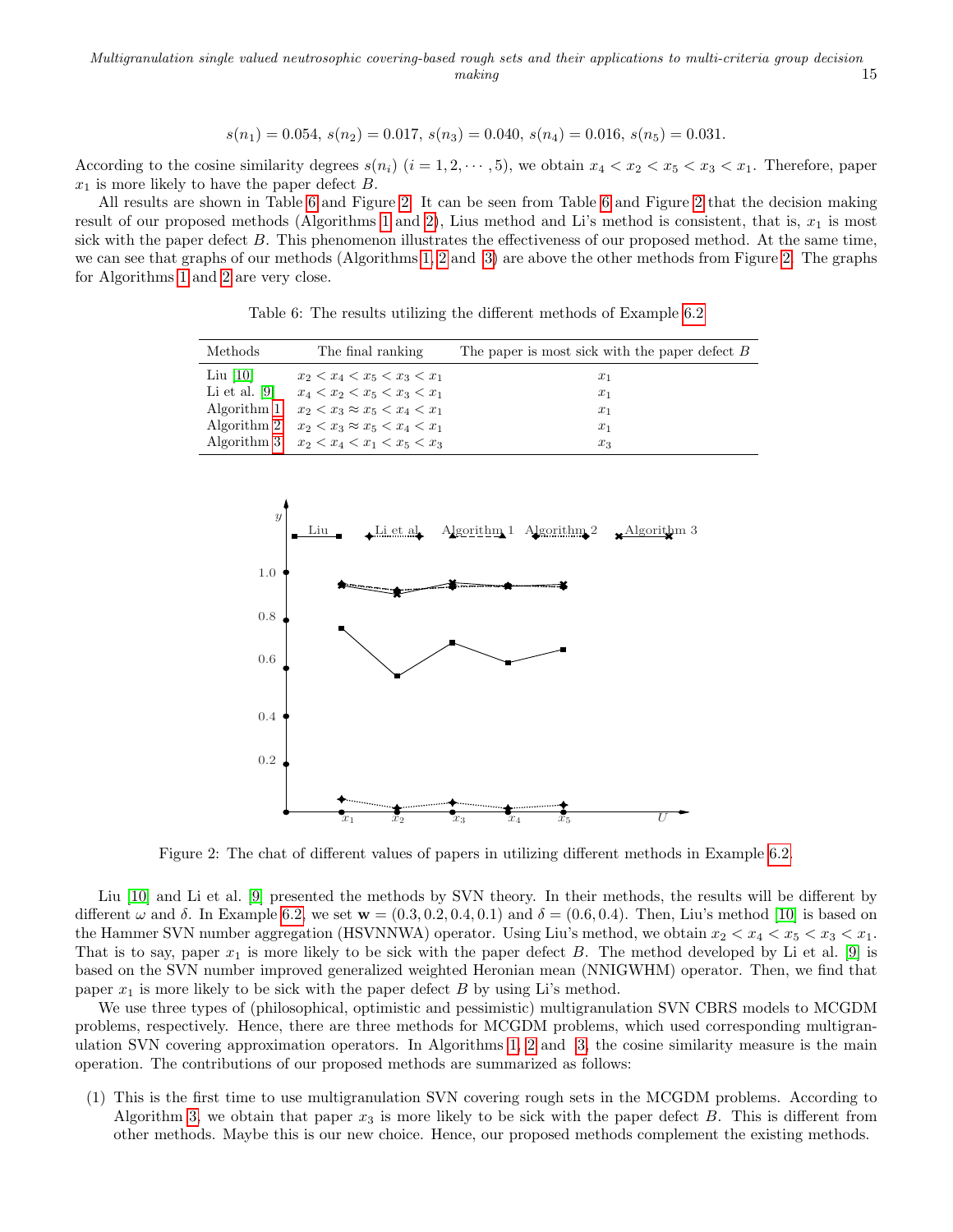- (2) There are two uncertainties which are w and  $\delta$  in Liu's method, and four uncertainties which are w,  $\delta$ , p and q. But there is only one uncertainty  $\beta$  in our methods. In many cases, the smaller the number of uncertainties, the more accurate the decision.
- (3) It is a new viewpoint to use multigranulation SVN covering rough sets in paper defect diagnosis.

By the analysis of our three algorithms, we can readily verify that the time complexity of them are both  $O(|U| |\Gamma_\beta|^2 |V|)$ . Hence, it is up to the user to select a suitable decision-making method from three methods for the MCGDM problem. Moreover, the obtained results may be different when the user select different methods. In order to achieve the most accurate results, the further diagnosis is necessary in combination with other hybrid methods.

## <span id="page-15-5"></span>7 Conclusions

This paper is a bridge linking CBRSs, SVN sets and multigranulation rough sets. By introducing the definition of SVN β-covering approximation space, we present a new type of SVN CBRS model. Then the concept of n-SVN β-covering approximation space is presented, and three types of multigranulation SVN CBRS models under this new approximation space are proposed. Moreover, the (paper defect diagnosis) problem of MCGDM is managed under the multigranulation SVN CBRS models. The main conclusions of this paper are listed as follows:

- 1. Three types of (philosophical, optimistic and pessimistic) multigranulation SVN CBRS models are firstly presented.
- 2. Some conditions under which different n-SVN  $\beta$ -coverings induced the same (philosophical, optimistic and pessimistic) multigranulation SVN covering approximation operators are presented. By these conditions, one can recognize the new rough set models further.
- 3. We propose three novel methodologies to the MCGDM problem about paper defect diagnosis under (philosophical, optimistic and pessimistic) multigranulation SVN CBRS models. The comparison analysis is very interesting to show the difference between the proposed methods and other methods.

In the future, the following research topics will be deserved. We will find a way to select a suitable decision-making method from different methods. Some issues in SVN covering information systems will be solved, such as reductions and the method of data compression. The relationship between SVN covering information systems and SVN covering approximation spaces will be presented. The combination of some algebraic structures [\[36,](#page-17-9) [35\]](#page-17-10) with the main content of this paper will be investigated.

## Acknowledgement

Authors would like to express their sincere thanks to the editors and the anonymous reviewers for helpful comments and suggestions. This study was funded by the National Natural Science Foundation of China under Grant Nos. 61976130 and 61573240.

### References

- <span id="page-15-4"></span>[1] M. Akram, G. Ali, J. C. R. Alcantud, New decision-making hybrid model: Intuitionistic fuzzy N-soft rough sets, Soft Computing, 23 (2019), 9853–9868.
- <span id="page-15-3"></span>[2] K. Atanassov, Intuitionistic fuzzy sets, Fuzzy Sets and Systems, 31 (1986), 87–96.
- <span id="page-15-0"></span>[3] W. Bartol, J. Miró, K. Pióro, F. Rosselló, *On the coverings by tolerance classes*, Information Sciences,  $166(1-4)$ (2004), 193–211.
- <span id="page-15-1"></span>[4] Z. Bonikowski, E. Bryniarski, U. Wybraniec-Skardowska, Extensions and intentions in the rough set theory, Information Sciences, 107(1-4) (1998), 149–167.
- <span id="page-15-2"></span>[5] L. D'eer, C. Cornelis, A comprehensive study of fuzzy covering-based rough set models: Definitions, properties and interrelationships, Fuzzy Sets and Systems,  $336$  (2018), 1–26.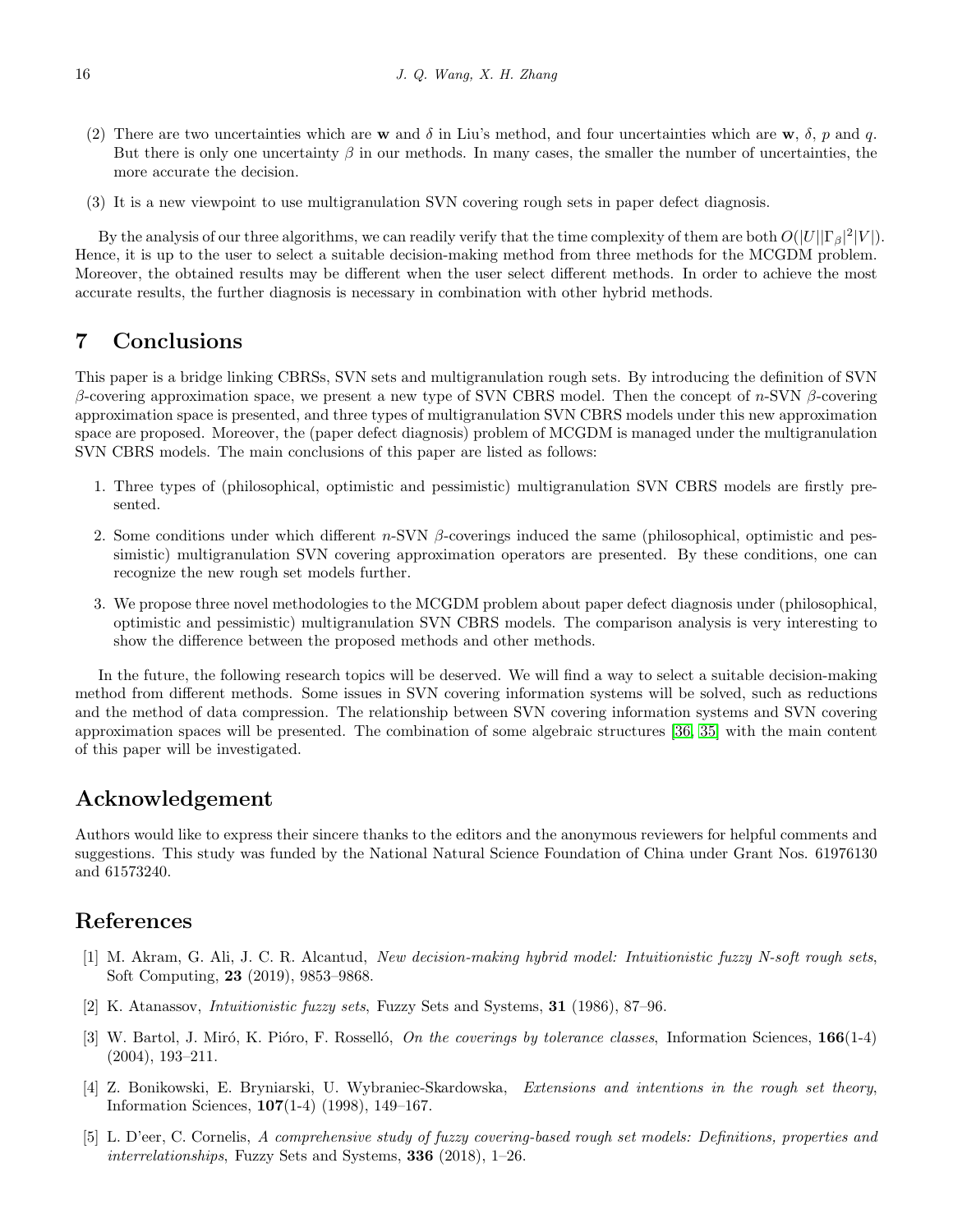- <span id="page-16-11"></span>[6] B. Huang, C. X. Guo, H. X. Li, G. F. Feng, X. Z. Zhou, An intuitionistic fuzzy graded covering rough set, Knowledge-Based Systems, 107 (2016), 155–178.
- <span id="page-16-8"></span>[7] Q. Jin, L. Q. Li, G. M. Lang, p-regularity and p-regular modification in T-convergence spaces, Mathematics, 7(4) (2019), 370.
- <span id="page-16-2"></span>[8] G. M. Lang, Q. G. Li, M. J. Cai, T. Yang, Characteristic matrixes-based knowledge reduction in dynamic covering decision information systems, Knowledge-Based Systems, 85 (2015), 1–26.
- <span id="page-16-21"></span>[9] Y. H. Li, P. D. Liu, Y. B. Chen, Some single valued neutrosophic number heronian mean operators and their application in multiple attribute group decision making, Informatica,  $27(1)$  (2016), 85–110.
- <span id="page-16-20"></span>[10] P. D. Liu, The aggregation operators based on archimedean t-conorm and t-norm for single-valued neutrosophic numbers and their application to decision making, International Journal of Fuzzy Systems, 18 (2016), 849–863.
- <span id="page-16-10"></span>[11] L. W. Ma, Two fuzzy covering rough set models and their generalizations over fuzzy lattices, Fuzzy Sets and Systems, 294 (2016), 1–17.
- <span id="page-16-14"></span>[12] K. Mondal, S. Pramanik, Rough neutrosophic multi-attribute decision-making based on grey relational analysis, Neutrosophic Sets and Systems, 7 (2015), 8–17.
- <span id="page-16-0"></span>[13] Z. Pawlak, Rough sets, International Journal of Computer and Information Sciences, 11(5) (1982), 341–356.
- <span id="page-16-5"></span>[14] J. A. Pomykala, Approximation operations in approximation space, Bulletin of the Polish Academy of Sciences, 35(1) (1987), 653–662.
- <span id="page-16-15"></span>[15] S. Pramanik, K. Mondal, Cosine similarity measure of rough neutrosophic sets and its application in medical diagnosis, Global Journal of Advanced Research, 2(1) (2015), 212-220.
- <span id="page-16-4"></span>[16] Y. H. Qian, J. Y. Liang, W. Pedrycz, C. Y. Dang, Positive approximation: An accelerator for attribute reduction in rough set theory, Artificial Intelligence,  $174(9-10)$   $(2010)$ ,  $597-618$ .
- <span id="page-16-12"></span>[17] F. Smarandache, Neutrosophy, neutrosophic probability, set, and logic, American Research Press: Rehoboth, DE, USA, 1998.
- <span id="page-16-19"></span>[18] B. Z. Sun, X. M. Zhou, N. N. Lin, Diversified binary relation-based fuzzy multigranulation rough set over two universes and application to multiple attribute group decision making, Information Fusion,  $55$  (2020), 91–104.
- <span id="page-16-13"></span>[19] H. B. Wang, F. Smarandache, Y. Q. Zhang, R. Sunderraman, Single valued neutrosophic sets, Multispace and Multistructure, 4 (2010), 410–413.
- <span id="page-16-6"></span>[20] J. Q. Wang, X. H. Zhang, Matrix approaches for some issues about minimal and maximal descriptions in coveringbased rough sets, International Journal of Approximate Reasoning, 104 (2019), 126–143.
- <span id="page-16-17"></span>[21] J. Q. Wang, X. H. Zhang, Two types of single valued neutrosophic covering rough sets and an application to decision making, Symmetry,  $10(12)$  (2018), 710.
- <span id="page-16-18"></span>[22] J. Q. Wang, X. H. Zhang, A new type of single valued neutrosophic covering rough set model, Symmetry, 11(9) (2019), 1074.
- <span id="page-16-7"></span>[23] J. Q. Wang, W. Zhu, F. Y. Wang, G. L. Liu, Conditions for coverings to induce matroids, International Journal of Machine Learning and Cybernetics, 5 (2014), 947–954.
- <span id="page-16-9"></span>[24] B. Yang, B. Q. Hu, On some types of fuzzy covering-based rough sets, Fuzzy Sets and Systems, 312 (2017), 36–65.
- <span id="page-16-3"></span>[25] T. Yang, Q. G. Li, B. L. Zhou, Related family: A new method for attribute reduction of covering information systems, Information Sciences,  $228$  (2013), 175–191.
- <span id="page-16-16"></span>[26] H. L. Yang, C. L. Zhang, Z. L. Guo, Y. L. Liu, X. W. Liao, A hybrid model of single valued neutrosophic sets and rough sets: Single valued neutrosophic rough set model, Soft Computing, 21 (2017), 6253–6267.
- <span id="page-16-1"></span>[27] Y. Y. Yao, B. X. Yao, Covering based rough set approximations, Information Sciences, 200 (2012), 91–107.